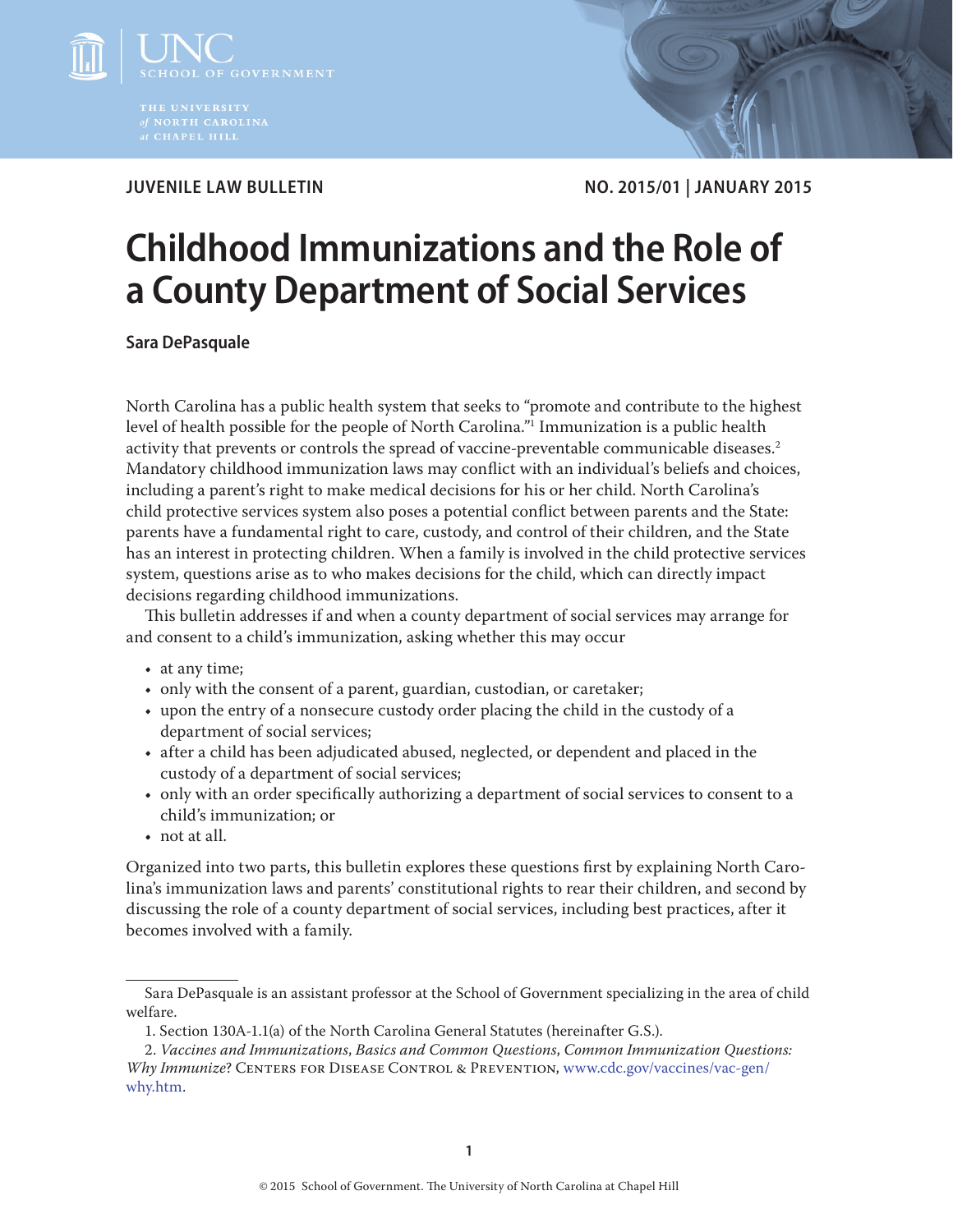# **Part I**

#### **North Carolina Immunization Requirements and Documentation**

All fifty states and the District of Columbia have laws requiring that children be immunized prior to enrolling in school.3 North Carolina mandates that "[e]very child present in this State shall be immunized against diphtheria, tetanus, whooping cough [pertussis], poliomyelitis, red measles (rubeola) and rubella" as well as against any other disease for which immunization is determined by the North Carolina Commission for Public Health to be in the interest of public health.4 Those other diseases include mumps, Haemophilus influenzae type b, hepatitis B, varicella (chickenpox), and, effective July 1, 2015, pneumococcal conjugate and meningococcal conjugate.<sup>5</sup> There is a recommended immunization schedule<sup>6</sup> developed by the Advisory Committee on Immunization Practices (ACIP)7 that is adopted by the state Commission for Public Health via administrative rule.<sup>8</sup>

The language of the statute<sup>9</sup> requiring "every child present in this State" to be immunized demonstrates North Carolina's strong public policy favoring universal childhood immunization.<sup>10</sup> Although rarely employed in practice, another statute makes a violation of public health laws and rules, including those requiring immunization, a misdemeanor,<sup>11</sup> further supporting the General Assembly's policy favoring universal childhood immunization.

Documentation of a child's immunization must be completed by the physician or health department that administered the vaccine.<sup>12</sup> A certificate of immunization must be provided to the adult who presented the child for immunization and must include the child's name, date of birth, gender, and address, along with the name and address of the parent, guardian, or person responsible for the child obtaining the vaccination, the number of doses and date of the vaccination, and the name and address of the physician or local health department that administered

10. *In re* Stratton, 153 N.C. App. 428 (2002).

<sup>3.</sup> Kathleen S. Swendiman, *Mandatory Vaccinations: Precedent and Current Laws*, Congressional RESEARCH SERVICE (Mar. 10, 2011), [www.idsociety.org/uploadedFiles/IDSA/Policy\\_and\\_Advocacy/](www.idsociety.org/uploadedFiles/IDSA/Policy_and_Advocacy/Current_Topics_and_Issues/Immunizations_and_Vaccines/Health_Care_Worker_Immunization/Related_Links/Mandatory%20Vaccinations%20Precedent%20and%20Current%20laws%20031011.pdf) [Current\\_Topics\\_and\\_Issues/Immunizations\\_and\\_Vaccines/Health\\_Care\\_Worker\\_Immunization/](www.idsociety.org/uploadedFiles/IDSA/Policy_and_Advocacy/Current_Topics_and_Issues/Immunizations_and_Vaccines/Health_Care_Worker_Immunization/Related_Links/Mandatory%20Vaccinations%20Precedent%20and%20Current%20laws%20031011.pdf) [Related\\_Links/Mandatory%20Vaccinations%20Precedent%20and%20Current%20laws%20031011.pdf.](www.idsociety.org/uploadedFiles/IDSA/Policy_and_Advocacy/Current_Topics_and_Issues/Immunizations_and_Vaccines/Health_Care_Worker_Immunization/Related_Links/Mandatory%20Vaccinations%20Precedent%20and%20Current%20laws%20031011.pdf) See also, for North Carolina law on school-related immunization requirements, G.S. 130A-155.

<sup>4.</sup> G.S. 130A-152. The Commission is authorized to adopt rules identifying such other diseases and specifying the immunization schedule.

<sup>5.</sup> Title 10A, Chapter 41A, Section .0401 of the North Carolina Administrative Code (hereinafter N.C.A.C.).

<sup>6.</sup> For the immunization schedule for children ages birth–18 years old, see *Vaccines, Schedules, For Health Care Professionals: Birth-18 Years & "Catch-up" Immunization Schedules, United States, 2014*, Centers for Disease Control & Prevention, [www.cdc.gov/vaccines/schedules/hcp/](www.cdc.gov/vaccines/schedules/hcp/child-adolescent.html) [child-adolescent.html](www.cdc.gov/vaccines/schedules/hcp/child-adolescent.html).

<sup>7.</sup> The ACIP is a national group of medical and public health experts appointed by the U.S. Secretary of Health and Human Services and charged with developing recommendations for the use of vaccines to control disease in the United States. *See Advisory Committee on Immunization Practices (ACIP): About*, Centers for Disease Control & Prevention, <www.cdc.gov/vaccines/acip/about.html>.

<sup>8. 10</sup>A N.C.A.C. 41A, § .0401.

<sup>9.</sup> G.S. 130A-152(a).

<sup>11.</sup> G.S. 130A-25.

<sup>12.</sup> *Id.* § 130A-154(a).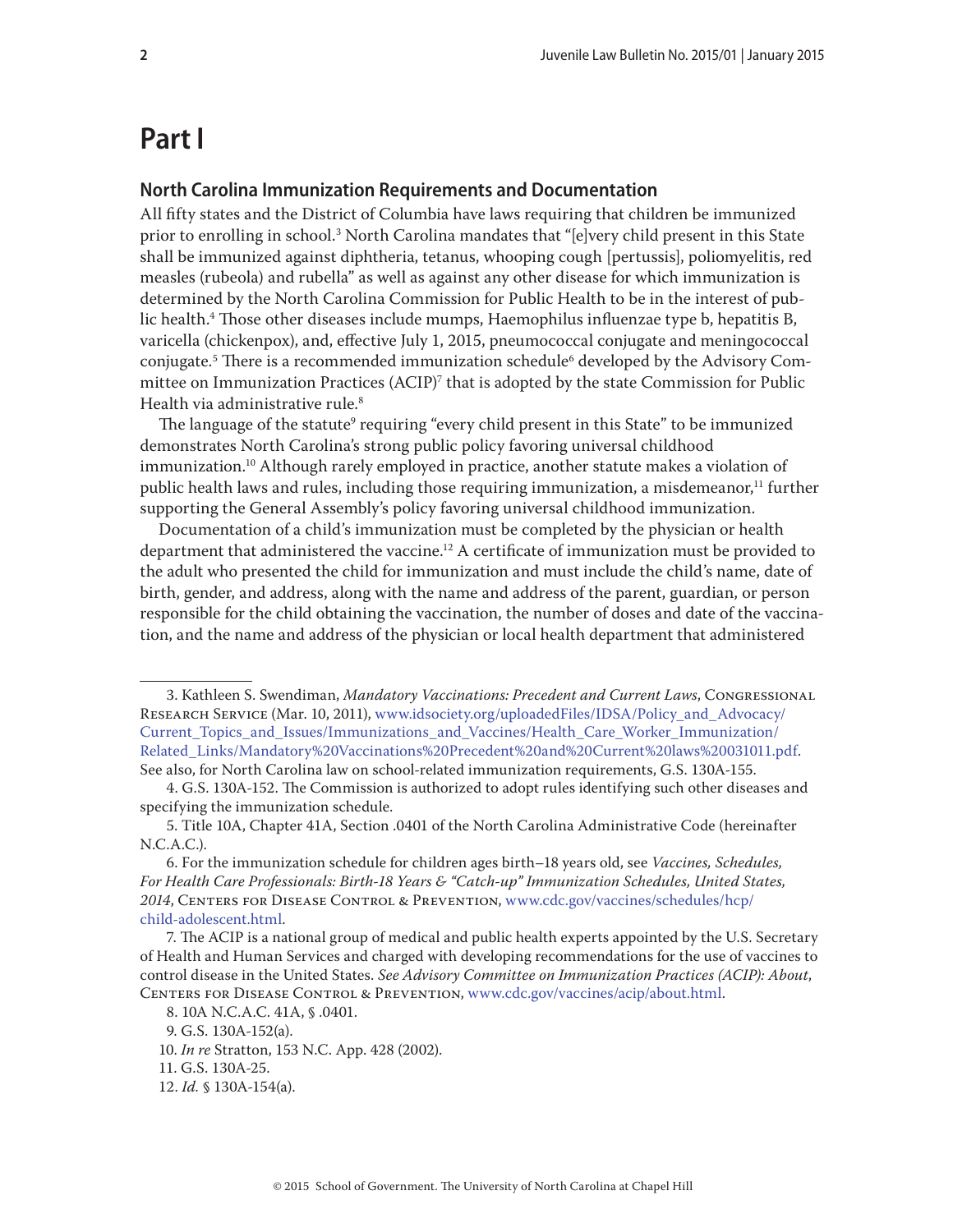the vaccine.13 In addition to the certificate of immunization, North Carolina maintains the North Carolina Immunization Registry (NCIR), an electronic database of immunization information that allows immunization providers to access a complete record of vaccinations given to a child in North Carolina, regardless of which NCIR-participating provider administered the vaccine.<sup>14</sup>

Unless a statutory exemption for immunization applies to a child, the documentation of immunization must be provided to the child's school and/or day care as a condition for enrollment.<sup>15</sup> In addition, the certificate of immunization must be provided to any residential child care facility<sup>16</sup> in which a foster child will be placed.<sup>17</sup>

#### **Statutory Exemptions to Immunization**

North Carolina has two statutory exemptions for immunizations:

- (1) a medical exemption, which applies if a North Carolina licensed physician verifies that a child has a medical contraindication for a specific immunization, $18$  or
- (2) a religious exemption, which may be claimed for a child if the child's parent, guardian, or person in loco parentis has a bona fide religious belief that is contrary to the state's immunization requirements.<sup>19</sup>

A minority of states provide for a philosophical objection to immunization, $^{20}$  but there is no such exemption under North Carolina law. Highlighting that point, the North Carolina Administrative Code expressly states that "there is no exception to these requirements for the case of a personal belief or philosophy of a parent or guardian not founded upon a religious belief."<sup>21</sup>

13. *Id.*

16. G.S. 131D-10.2(13) defines a residential child care facility as "a staffed premise with paid or volunteer staff where children receive continuing full-time foster care," stating that such facilities include "child-caring institutions, group homes, and children's camps which provide foster care."

19. G.S. 130A-157.

20. These states are: Arizona, Arkansas, California, Colorado, Idaho, Louisiana, Maine, Michigan, Minnesota, North Dakota, Ohio, Oklahoma, Pennsylvania, Texas, Utah, Vermont, Washington, and Wisconsin. *See States with Religious and Philosophical Exemptions from School Immunization Requirements*, National Conference of State Legislatures (Dec. 2012), [www.ncsl.org/research/](www.ncsl.org/research/health/school-immunization-exemption-state-laws.aspx) [health/school-immunization-exemption-state-laws.aspx.](www.ncsl.org/research/health/school-immunization-exemption-state-laws.aspx)

<sup>14.</sup> For more information on NCIR, see *N.C. Department of Public Health, Women's and Children's Health Section, Immunization, Providers: The North Carolina Immunization Registry (NCIR)*, N.C. Dep't of Health & Human Servs.,<www.immunize.nc.gov/providers/ncir.htm>.

<sup>15.</sup> G.S. 130A-155. *See also id.* § 130A-154(b); 115C-364(c)(ii) (applies to public schools); 115C-548 (applies to religious schools); 115C-556 (applies to nonpublic schools).

<sup>17. 10</sup>A N.C.A.C. 70I, § .0604(b).

<sup>18.</sup> G.S. 130A-156; 10A N.C.A.C. 41A, § .0404.

<sup>21. 10</sup>A N.C.A.C. 41A, § .0403. *See also* N.C. Dep't of Health & Human Servs. (NC DHHS), Div. of Social Servs. (DSS) Work First Manual, 103 Personal Responsibility, § V(C), [http://](http://info.dhhs.state.nc.us/olm/manuals/dss/csm-95/man/WF103-04.htm#P163_16152) [info.dhhs.state.nc.us/olm/manuals/dss/csm-95/man/WF103-04.htm#P163\\_16152.](http://info.dhhs.state.nc.us/olm/manuals/dss/csm-95/man/WF103-04.htm#P163_16152)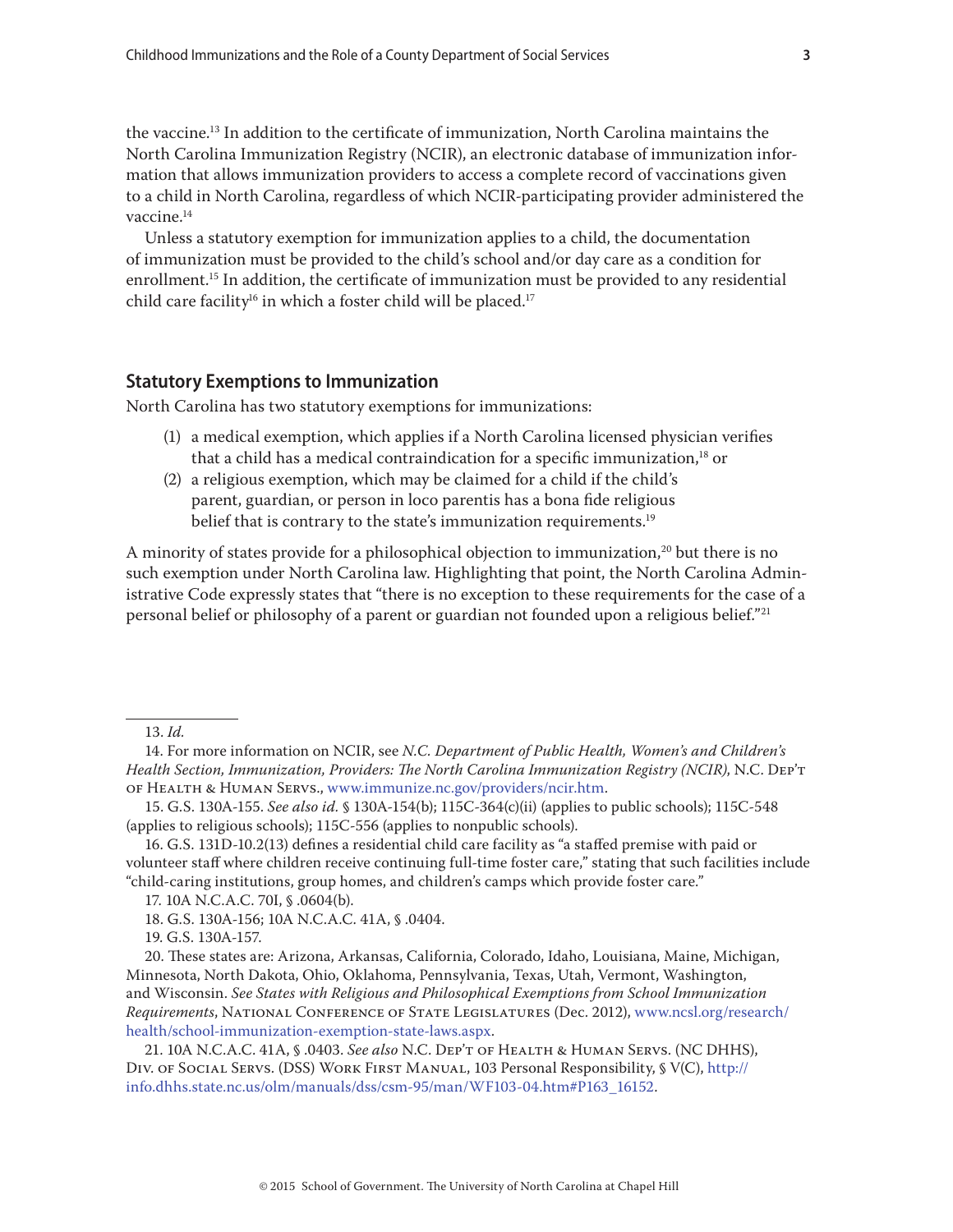Both of the statutory exemptions require written documentation in place of the certification of immunization that would otherwise be required for the child to attend school or day care.<sup>22</sup> An important distinction between these two statutory exemptions involves who verifies its application to a child. A medical contraindication must be certified by a licensed physician and, therefore, is not something a parent can assert based upon his or her belief that a vaccination poses a health risk to his or her child. Referenced in the North Carolina Administrative Code,<sup>23</sup> the Centers for Disease Control and Prevention has published a chart of contraindications and precautions to commonly used vaccines that a physician should consult when determining if a medical exemption applies to a child.<sup>24</sup> A medical contraindication may be temporary (e.g., an infant weighs less than 2,000 grams or a child presents with a moderate to severe acute illness) or permanent (e.g., a severe allergy to a vaccine component).

In contrast, a bona fide religious belief objection is asserted by a parent, guardian, or person standing in loco parentis to a child. To claim a bona fide religious belief exemption, a parent, guardian, or person in loco parentis must submit a written statement of his or her belief with his or her opposition to the immunization.<sup>25</sup> The law does not specifically address what recourse is available if a school or public health official questions the sincerity of that religious belief or the application of the religious doctrine to immunizations. However, courts may see this issue in custody cases where medical decision making, religious upbringing, and the best interests of the child are at issue;<sup>26</sup> in child protective services proceedings;<sup>27</sup> or in criminal actions.<sup>28</sup> When

27. *See In re* Stratton, 153 N.C. App. 428 (2002).

28. G.S. 130A-25(a). *See also id.* § 115C-238.66(3), making it a Class 1 misdemeanor for any person to aid or abet a compulsory school age student's unlawful absence from school. G.S. 115C-378(e) requires the principal to notify a parent, guardian, or custodian if he or she is in violation of the compulsory attendance laws such that prosecution may result if the child's absences are not excused. G.S. 115C-378(a) establishes compulsory school age as between 7 and 16 years old and includes children less than 7 years old who are enrolled in public school in kindergarten, first, or second grade, unless such a student has withdrawn from public school. *See* State v. Miday, 263 N.C. 747 (1965) (reversing for new trial conviction

<sup>22.</sup> A child who qualifies for an exemption may still be excluded from school during an outbreak of a vaccine-preventable illness for the duration of the outbreak. *See* G.S. 130A-145 (isolation and quarantine authority) and -2(7a) (defining "quarantine authority" to include the authority to restrict the freedom of movement or action of an unimmunized person during an outbreak of a disease for which immunization is a disease control measure).

<sup>23. 10</sup>A N.C.A.C. 41A, § .0404(b).

<sup>24.</sup> *See* Vaccines and Immunizations: Chart of Contraindications and Precautions to Commonly Used Vaccines, for Childhood Vaccines, CENTERS FOR DISEASE CONTROL & PREVENTION, [www.cdc.gov/](www.cdc.gov/vaccines/recs/vac-admin/contraindications-vacc.htm) [vaccines/recs/vac-admin/contraindications-vacc.htm](www.cdc.gov/vaccines/recs/vac-admin/contraindications-vacc.htm); this chart is based on ACIP recommendations. 25. G.S. 130A-157.

<sup>26.</sup> MacLagan v. Klein, 123 N.C. App. 557 (1996) (holding that (1) court did not abuse its discretion when, in determining child's best interests, it awarded sole decision-making authority regarding the child's religious training and practice to father with provision that mother cooperate with father's directives regarding their child's religious upbringing and (2) order requiring mother's cooperation did not infringe on her constitutional rights regarding her own freedom of religion). *See also* Grzyb v. Grzyb, 79 Va. Cir. 93 (2009) (In a case of first impression, the Virginia Circuit Court addressed the issue of awarding sole medical decision making to one parent when the parents disagreed regarding health care, including the administration of routine vaccinations, because one parent had a bona fide religious objection and the other parent did not. The court ruled that it need only look at the traditional best interests analysis in making that determination and ultimately found that it was in the child's best interest to award sole decision-making power to the parent who had the religious objection.).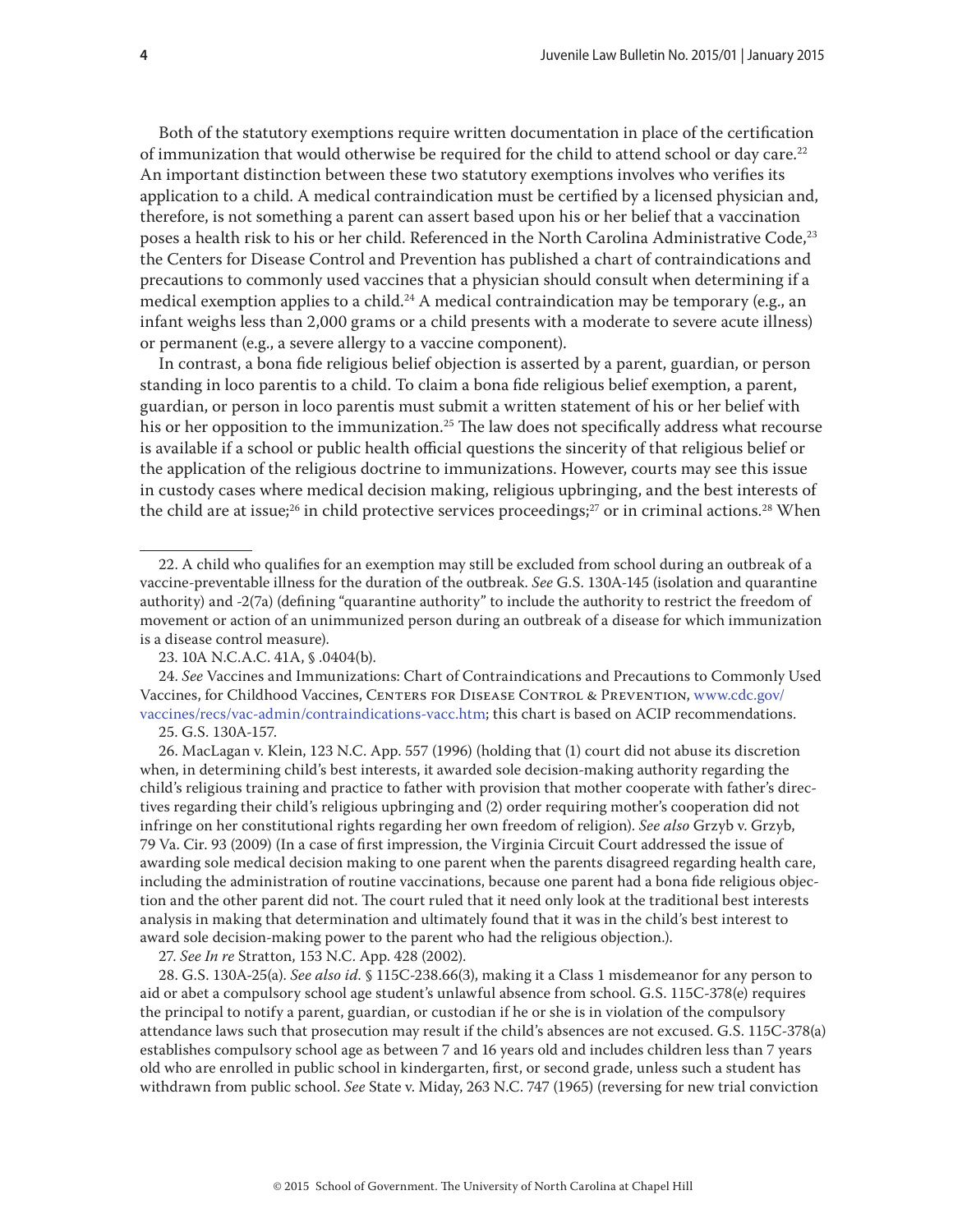presented with the issue, the court must determine whether the belief is a bona fide religious belief, as opposed to a moral or ethical belief.<sup>29</sup> A court may not show a preference for a particular religion<sup>30</sup> but must instead determine if the parent has a bona fide religious belief that allows for the religious exemption.

#### **Obtaining Immunization for a Child**

The responsibility to ensure that every child is immunized at the required age rests with every parent, guardian, person in loco parentis, or person or agency with legal custody of a child.<sup>31</sup> If a responsible person or agency determines that a child has not received the required immunization by the specified age, the person/agency shall obtain the required immunization for the child as soon as possible.32

A different statute addresses the separate but related issue of who a medical provider may accept consent from for a minor's immunization. Acceptable parties include parents, guardians, or persons standing in loco parentis.<sup>33</sup> A physician or local health department may also immunize a child who is presented for immunization by an adult who signs a statement attesting that he or she has been authorized by the child's parent, guardian, or person standing in loco parentis to obtain the immunization for the child. $34$  This statute, in contrast with the statute mandating the immunization of children generally,<sup>35</sup> does not contain the phrase "agency, whether governmental or private, with legal custody of a child." The absence of such language raises the question of whether an immunization provider may immunize a child presented by a county

for failure to immunize child, as jury should have been given opportunity to weigh the evidence and determine if objection to immunization asserted was based on a bona fide religious belief, and reversing father's conviction for failing to comply with compulsory attendance laws if absence was based on bona fide religious exception to immunization when school district refused to allow child to attend without immunizations).

29. *See In re* Browning, 124 N.C. App. 190, 193 (1996), *quoting In re* Williams*,* 269 N.C. 68, 78 (1967), *cert. denied,* 388 U.S. 918 (1967) (holding constitutional provisions regarding freedom of religion do not provide immunity for every act, "nor do they shield the defendant from a command by the State that he do an act merely because he believes it morally or ethically wrong. It is the right to exercise one's religion, or lack of it, which is protected, not one's sense of ethics").

30. *MacLagan*, 123 N.C. App. 557.

31. G.S. 130A-152.

32. *Id*. Note that use in this bulletin of the phrase "obtain immunization" and variants thereof is intentional, as that is the phrasing used in the General Statutes. *See, e.g., id.* § 130A-153, "Obtaining immunization; reporting by local health departments; access to immunization information in patient records; immunization of minors."

33. *Id*. § 130A-153(d). A person in loco parentis is someone who is intending to assume the status of a parent without a court order awarding him or her custody of the child. *See* Liner v. Brown, 117 N.C. App. 49 (1994). A guardian is appointed in a child protective services action pursuant to G.S. 7B-600 or is a guardian of the person as defined by G.S. 35A-1202(10) and appointed to a minor pursuant to G.S. 35A-1220 *et seq*. Neither definition applies to a county department of social services that has legal custody of a child pursuant to G.S. 7B-503, -506, or -903.

34. G.S. 130A-153(d). Note that this provision does not require the adult who presents the child for immunization to provide a signed statement from the parent but, rather, requires that the adult him/ herself sign a statement asserting that the parent authorized him or her to act.

35. See notes 31 and 32, *supra*.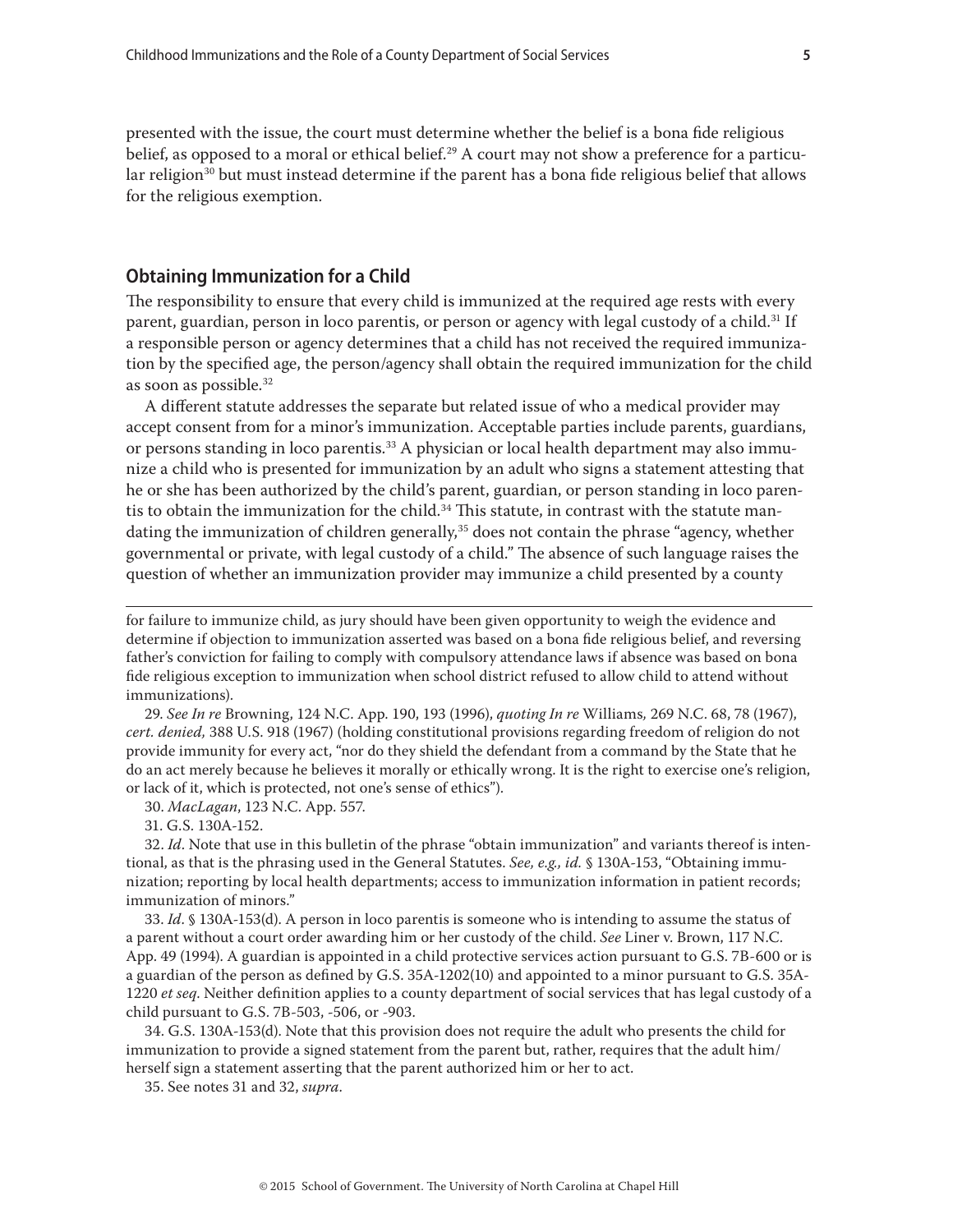department of social services. This, in turn, raises the question of whether a county department of social services must first obtain consent from the parent, guardian, or person in loco parentis to the child before presenting the child for immunization.

#### **Parents' Rights**

The law is well-established that parents have a fundamental constitutional right to the care, custody, and control of their children.<sup>36</sup> This includes the right to make medical decisions and to determine a child's religious upbringing, both of which directly impact a parent's decision to exercise the religious exemption to immunizing his or her child. Parental rights, however, are not absolute.37

The United States Supreme Court has consistently held that a state may interfere with constitutional interests if in so doing it is protecting the public interest and if the regulated behavior is reasonably related to a purpose within the state's competency to effect.<sup>38</sup> Examples of a state employing a police power that directly impacts parents' constitutional rights to the care, custody, and control of their children include regulation of child labor<sup>39</sup> and compulsory school attendance laws.40 However, those laws may not interfere with other constitutional rights, such as the Free Exercise Clause of the First Amendment to the U.S. Constitution.<sup>41</sup> In enacting its immunization statutes, North Carolina has employed its police power in order to protect public health while also recognizing a parent's right to freedom of religion by providing for the religious exemption.

There is a presumption that a parent acts in his or her child's best interests.<sup>42</sup> This presumption may be rebutted, and a state may interfere with a parent's constitutional rights when that parent is unfit or acts inconsistently with his or her protected interests to parent his or her child.43 Child protective services actions interfere with parents' rights and require a balancing test between the state's interest in protecting children and a parent's constitutional rights and

<sup>36.</sup> See the following United States Supreme Court cases: Santosky v. Kramer, 455 U.S. 745 (1982); Troxel v. Granville, 530 U.S. 57 (2000). See also the North Carolina Supreme Court case *Petersen v. Rogers*, 337 N.C. 397 (1994).

<sup>37.</sup> *Petersen*, 337 N.C. 397 (holding that absent a finding that parents are unfit or have neglected their children, their constitutionally protected rights are paramount).

<sup>38.</sup> Jacobson v. Massachusetts, 197 U.S. 11 (1905) (affirming conviction of adult who did not comply with mandatory smallpox vaccination law by holding that the law was a reasonable and proper exercise of a state's police power to protect the public health and did not violate an individual's federal constitutional rights).

<sup>39.</sup> G.S. 95-25.5. *See also* Prince v. Massachusetts, 321 U.S. 158 (1944).

<sup>40.</sup> G.S. 115C-378. In *Delconte v. State*, 313 N.C. 384 (1985), the North Carolina Supreme Court recognized that the state has a compelling interest in seeing that children are educated. The court there held that home instruction qualifies as instruction at a nonpublic school, thereby complying with North Carolina's compulsory attendance laws.

<sup>41.</sup> Wisconsin v. Yoder, 406 U.S. 205 (1972) (holding that Wisconsin's compulsory attendance statute requiring children to attend school until turning 16 violated the Old Order Amish religious objection to formal education beyond 8th grade).

<sup>42.</sup> Parham v. J.R., 442 U.S. 584 (1979); Price v. Howard, 346 N.C. 68 (1997).

<sup>43.</sup> *See* Petersen v. Rogers, 337 N.C. 397 (1994); *Price*, 346 N.C. 68.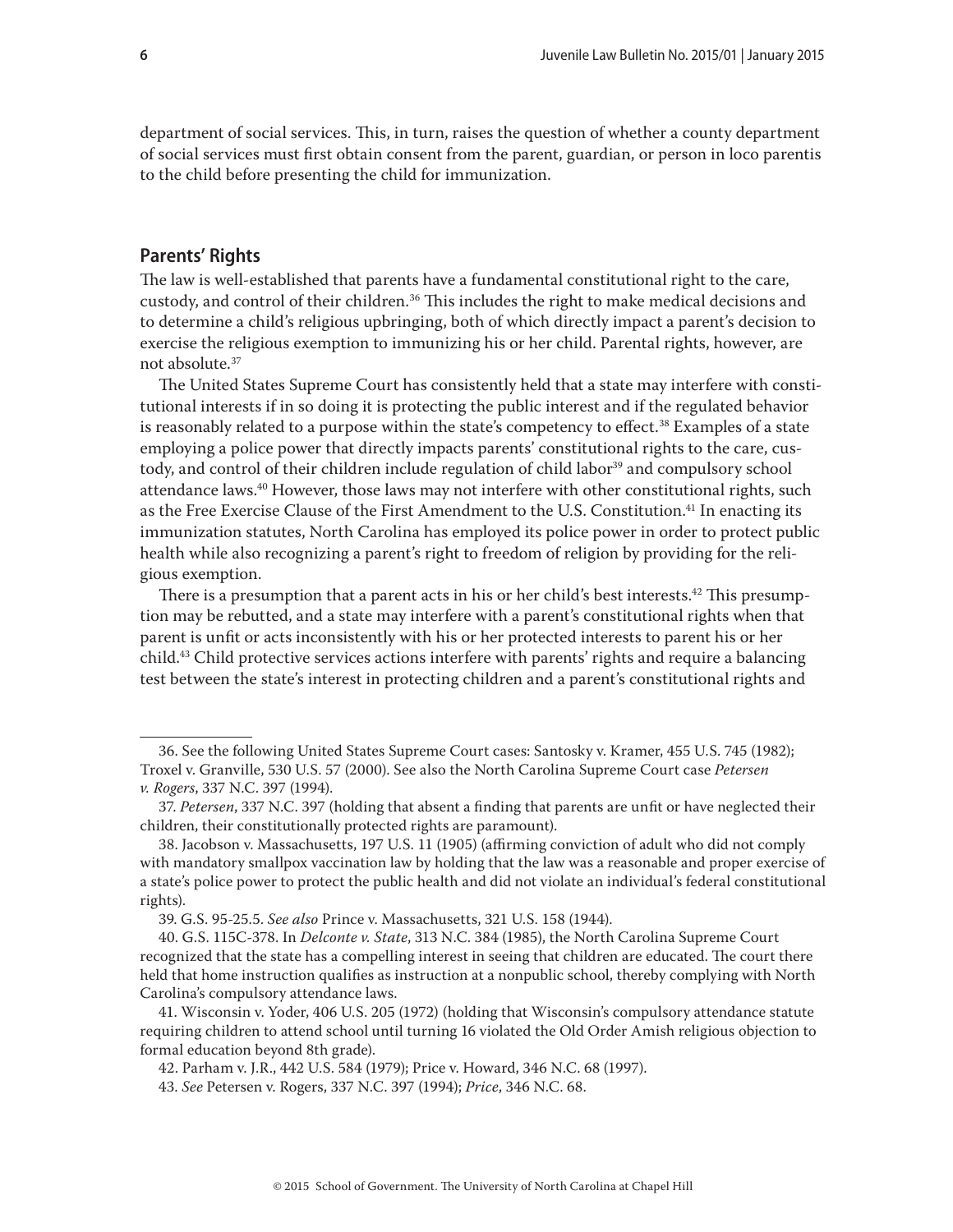interests in family autonomy.<sup>44</sup> The filing of an abuse, neglect, or dependency petition does not automatically mean that a parent is unfit or has acted inconsistently with his or her protected status. Instead, a case-specific analysis of the facts and legal conclusions must be conducted throughout the case.

## **Part II**

#### **The Role of a County Department of Social Services**

Absent a court order granting it legal custody, a county department of social services has no obligation or authority to act on behalf a child who requires immunizations. However, when a county department of social services has obtained legal custody of a child, either through a nonsecure custody order<sup>45</sup> or after adjudication<sup>46</sup> and disposition,<sup>47</sup> it is mandated by the universal immunization statute to ensure that the child has been immunized, and if the child has not, to obtain the immunization for that child according to the vaccination schedule<sup>48</sup> required by the North Carolina Commission of Public Health.<sup>49</sup>

How does a county department of social services obtain a child's immunization when there is no express authority under the immunization statute for a physician to immunize a child who is presented by a county department of social services?<sup>50</sup> If the department has been authorized by the child's parent, guardian, or person acting in loco parentis to obtain an immunization for that child, the immunization provider may immunize the child if the department signs and presents a statement to the provider attesting that it has such authority.<sup>51</sup> But if the department does not have such authority from a parent, guardian, or person acting in loco parentis, the question remains as to whether the statutory language stating that an agency with legal custody shall "obtain" the child's immunization<sup>52</sup> grants the agency the authority to consent to the immunization, given that the consent statute<sup>53</sup> does not include an agency with legal custody.

What authority accompanies a court order of "legal custody"? Neither the immunization statute nor the Juvenile Code defines the term "legal custody." It is also not defined in the statutes addressing civil child custody actions commenced pursuant to G.S. Chapter 50. However, in

46. G.S. 7B-807. *See also* AOC form AOC-J-153, "Juvenile Adjudication Order (Abuse/Neglect/ Dependency)," available at [http://nccourts.org/Forms/Documents/485.pdf.](http://nccourts.org/Forms/Documents/485.pdf)

48. 10A N.C.A.C. 41A, § .0401.

<sup>44.</sup> G.S. 7B-100.

<sup>45.</sup> *Id.* §§ 7B-502–508. *See also* AOC form AOC-J-150, "Order for Nonsecure Custody (Abuse/Neglect/ Dependency)," available on the North Carolina Court System's website at [http://nccourts.org/Forms/](http://nccourts.org/Forms/Documents/483.pdf) [Documents/483.pdf;](http://nccourts.org/Forms/Documents/483.pdf) AOC-J-151, "Order on Need for Continued Nonsecure Custody (Abuse/Neglect/ Dependency)," available at <http://nccourts.org/Forms/Documents/484.pdf>.

<sup>47.</sup> G.S. 7B-905. *See also* AOC form AOC-J-154, "Juvenile Disposition Order (Abuse/Neglect/ Dependency)," available at [http://nccourts.org/Forms/Documents/486.pdf.](http://nccourts.org/Forms/Documents/486.pdf)

<sup>49.</sup> G.S. 130A-152(a).

<sup>50.</sup> *Id.* § 130A-153(d).

<sup>51.</sup> *Id.*

<sup>52.</sup> *Id.* § 130A-152(a).

<sup>53.</sup> *Id*. § 130A-153(d).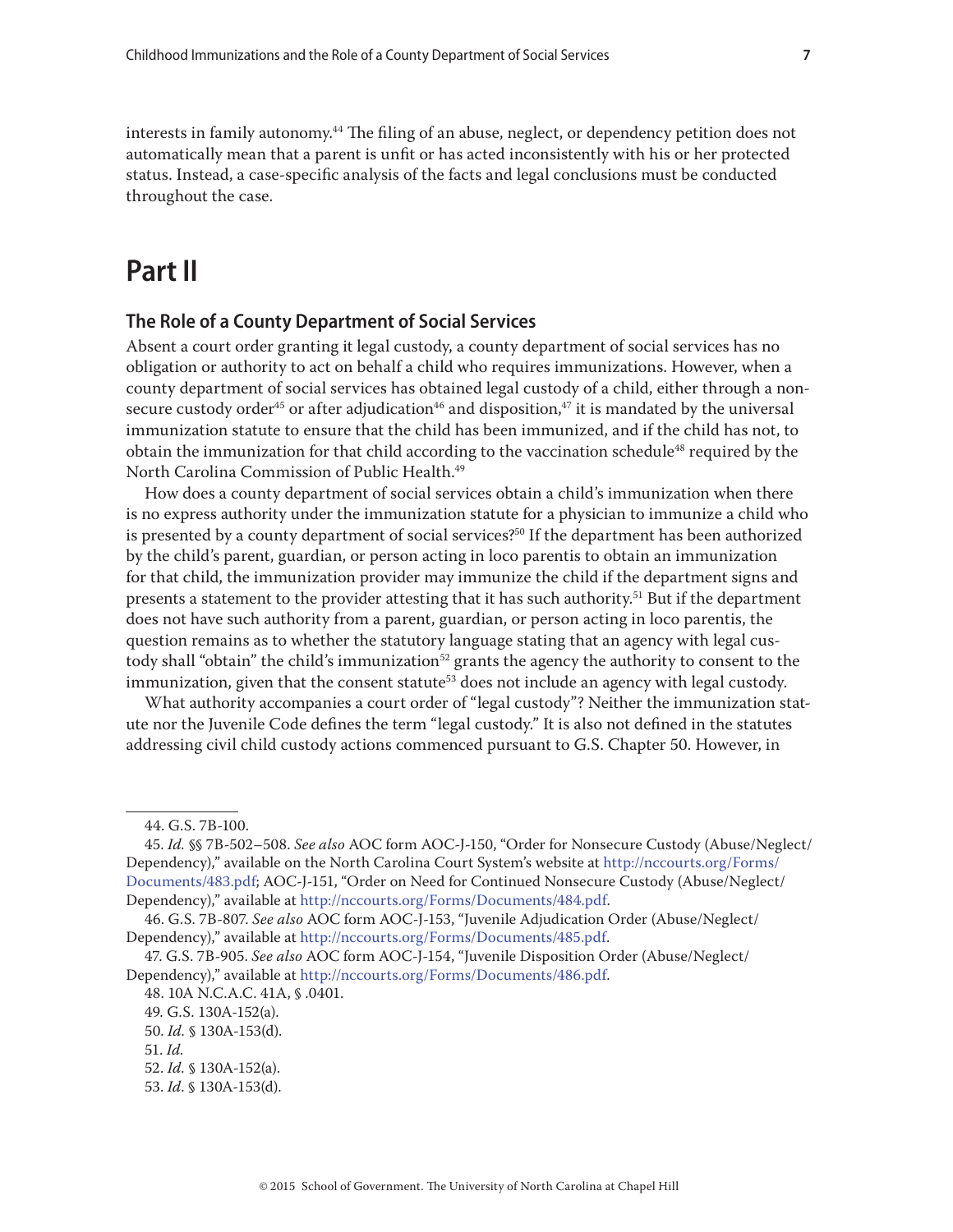*Diehl v. Diehl*, 54 the North Carolina Court of Appeals held that legal custody "refer[s] generally to the right and responsibility to make decisions with important and long-term implications for a child's best interest and welfare" and specifically referenced cases and treatises that identified issues of a child's education, health care, religious training, and discipline.<sup>55</sup> Does this holding in a civil custody action between two parents apply in the context of custody being awarded to a government agency in an abuse, neglect, or dependency action? And if so, at what stage of an abuse, neglect, or dependency proceeding does it apply?

What does the Juvenile Code allow a department of social services to do regarding a child's health care? After a child is adjudicated abused, neglected, or dependent and placed in the legal custody of the county department of social services as a dispositional alternative, the department has the authority to arrange for, provide, or consent to needed routine or emergency medical or surgical care or treatment for that child.<sup>56</sup> However, there is still a question as to whether parental consent must first be sought before any such care or treatment can be provided.

#### **Are Mandatory Childhood Immunizations "Routine Care"?**

The answer to this question is important, since the Juvenile Code authorizes a county department of social services to consent to "routine care" for a child in its legal custody who has been adjudicated abused, neglected, or dependent.<sup>57</sup> Although there is no statute or case that directly answers this question, public health laws and medical references support the conclusion that absent a specific medical contraindication for a child, mandatory childhood immunizations<sup>58</sup> are routine care.

As an adjective, "routine" means performed as part of an established or regular procedure.<sup>59</sup> North Carolina public health laws and regulations require all children present in the State to receive specified vaccinations at certain ages unless one of the two statutory exemptions applies; this universal mandate makes the administration of required immunizations an established procedure for medical providers to follow. In addition, the American Academy of Pediatrics (AAP) as early as 1977 announced a policy goal for the universal immunization of children who did not have a medical contraindication with a particular vaccine, and the first official AAP Policy Statement supporting universal pediatric immunization was issued in 1995 and updated

58. Required childhood immunizations are often referred to as "routine immunizations." The use of the word "routine" when referring to a "routine immunization" under ACIP's vaccination schedule should not be confused with the term "routine care" used in the context of determining when a department of social services may provide consent for a child in its custody. In addition, there are some immunizations that are not "routine immunizations" for children in the United States, e.g., vaccines for yellow fever, typhoid, and rabies. This bulletin refers specifically to the mandatory immunizations required under North Carolina statutes and regulations.

59. *See Routine Definition*, Merriam-Webster.com, [www.merriam-webster.com/dictionary/](http://www.merriam-webster.com/dictionary/routine) [routine;](http://www.merriam-webster.com/dictionary/routine) *Routine Definition*, Oxford DICTIONARIES.COM, [www.oxforddictionaries.com/us/definition/](www.oxforddictionaries.com/us/definition/american_english/routine) [american\\_english/routine.](www.oxforddictionaries.com/us/definition/american_english/routine)

<sup>54. 177</sup> N.C. App. 642 (2006).

<sup>55.</sup> *Id*. at 646.

<sup>56.</sup> G.S. 7B-903(a)(2)c.

<sup>57.</sup> *Id.*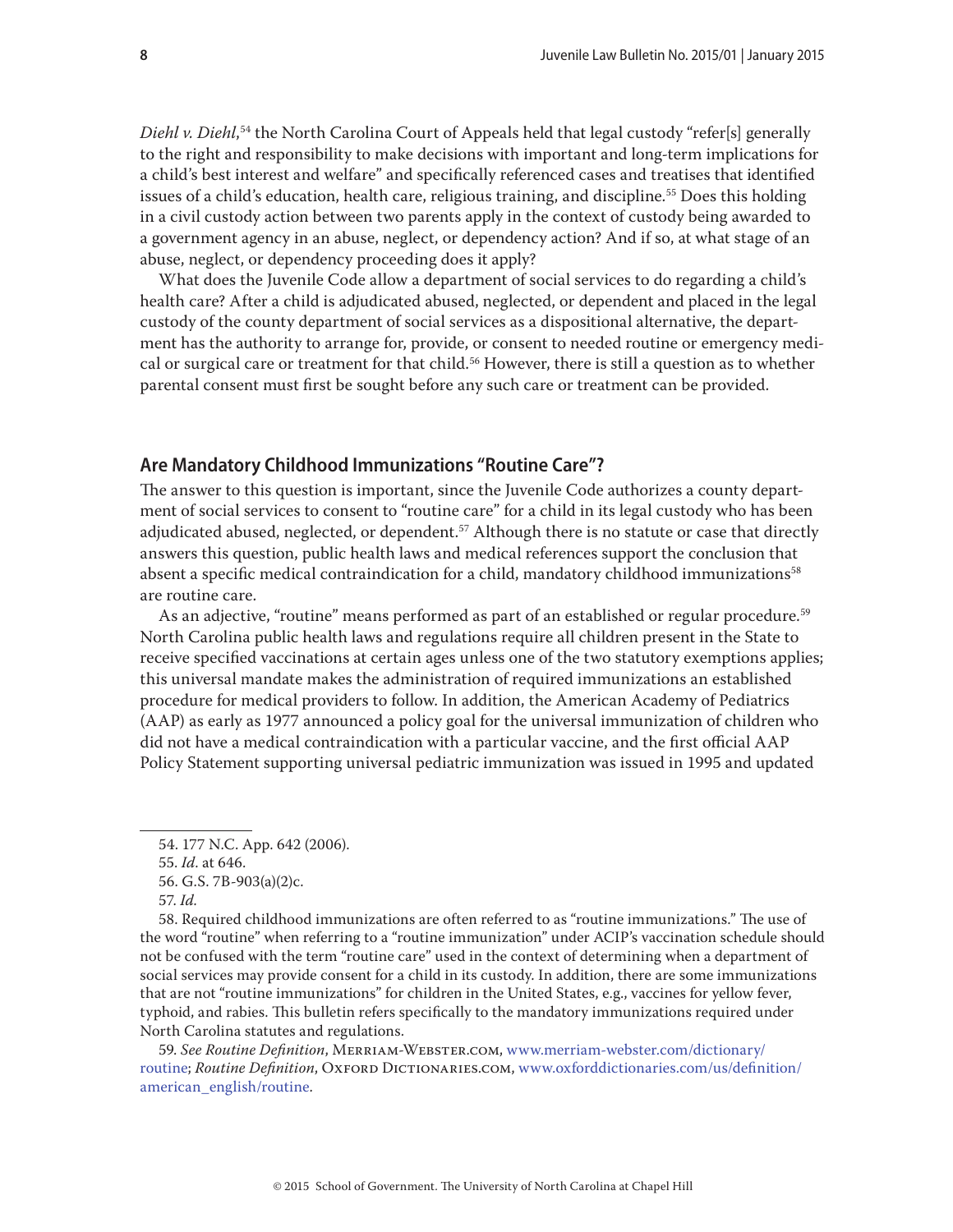as recently as 2010. The AAP 2014 Recommendations for Preventive Pediatric Health Care<sup>60</sup> recommends immunization starting at infancy and use of the immunization schedules developed by ACIP. These schedules support the categorization of immunization as routine care in that they recommend an established procedure for children and vaccines.

Many health insurance policies also support the categorization of mandatory childhood immunizations as routine care. "Primary care visits" have been defined in policies as "routine medical exams and other uncomplicated medical services" performed by a primary care physician.<sup>61</sup> "Preventive care" has been defined as services that prevent or detect illness at an early stage<sup>62</sup> and as the equivalent of routine care.<sup>63</sup> The federal Patient Protection and Affordable Care Act requires that childhood immunizations recommended by ACIP be made available by an insurer at no cost for the covered child as a preventive care service.<sup>64</sup> The North Carolina State Health Plan includes in its preventive care services routine physicals, screening procedures, laboratory tests, and "the full series of standard immunizations recommended by the federal Centers for Disease Control and Prevention (CDC)."65 The federal Medicaid program requires states to provide to children under 18 "early and periodic screening, diagnostic, and treatment services" (EPSDT) which address routine care. EPSDT specifically includes pediatric immunizations as a screening service,<sup>66</sup> and if it is determined at the time of screening that an immunization is needed, the administration of the vaccine is considered to be a diagnostic and treatment service.<sup>67</sup>

It is reasonable to conclude that absent a court order to the contrary or a contraindication in the case of a specific child, mandatory childhood immunizations are routine care for purposes of a county department of social services' authority to "arrange for, provide, or consent to, needed routine . . . care<sup>"68</sup> for children in its legal custody after adjudication.

<sup>60.</sup> Geoffrey R. Simon et al., *2014 Recommendations for Pediatric Preventive Health Care*, 133 Pediatrics, no. 3, 568–70 (2014), <http://pediatrics.aappublications.org/content/133/3/568.full.pdf+html>.

<sup>61.</sup> *Health Insurance Definitions: What the Terms Mean,* U.S. News and World Report, Nov. 14, 2014, [http://health.usnews.com/health-news/health-insurance/articles/2014/11/14/](http://health.usnews.com/health-news/health-insurance/articles/2014/11/14/health-insurance-definitions-what-the-terms-mean) [health-insurance-definitions-what-the-terms-mean](http://health.usnews.com/health-news/health-insurance/articles/2014/11/14/health-insurance-definitions-what-the-terms-mean).

<sup>62.</sup> *Id.*

<sup>63.</sup> Driscoll Health Plan provides Medicaid and Children's Health Insurance Program (CHIP) coverage in southern Texas. Its provider manual defines "routine" ("Routine care is defined as preventive care . . ."), "urgent" ("when a member needs to be seen, evaluated and treated within 24 hours"), and "emergent" ("health care services provided in a hospital emergency facility or comparable facility to evaluate and stabilize medical conditions of a recent onset and severity services. *See* DCHP Provider Manual, Section 6: Emergency Services (rev. 09/06), [www.dchpkids.com/pdf/ProviderManual/07%20](www.dchpkids.com/pdf/ProviderManual/07%20Emergency%20Srvs.pdf) [Emergency%20Srvs.pdf](www.dchpkids.com/pdf/ProviderManual/07%20Emergency%20Srvs.pdf).

<sup>64. 42</sup> U.S.C. § 300gg-13(a)(2); *see also Preventive Services Covered Under the Affordable Care Act*, U.S. Dep't of Health & Human Servs., HHS.gov/Health Care (last updated Sept. 27, 2012), [www.hhs.gov/](www.hhs.gov/healthcare/facts/factsheets/2010/07/preventive-services-list.html) [healthcare/facts/factsheets/2010/07/preventive-services-list.html.](www.hhs.gov/healthcare/facts/factsheets/2010/07/preventive-services-list.html)

<sup>65.</sup> *Additional Information on PPO Plan Benefits, Preventive Benefits: Immunizations*, N.C. State Health Plan for Teachers & State Employees, [www.statehealthplan.state.nc.us/myMedicalBenefits/](www.statehealthplan.state.nc.us/myMedicalBenefits/ppo/additional-benefits/prevention.aspx) [ppo/additional-benefits/prevention.aspx.](www.statehealthplan.state.nc.us/myMedicalBenefits/ppo/additional-benefits/prevention.aspx)

<sup>66. 42</sup> U.S.C. § 1396d(r)(1)(B)(iii). 67. 42 C.F.R. § 441.56(c)(3).

<sup>68.</sup> G.S. 7B-903(a)(2)c.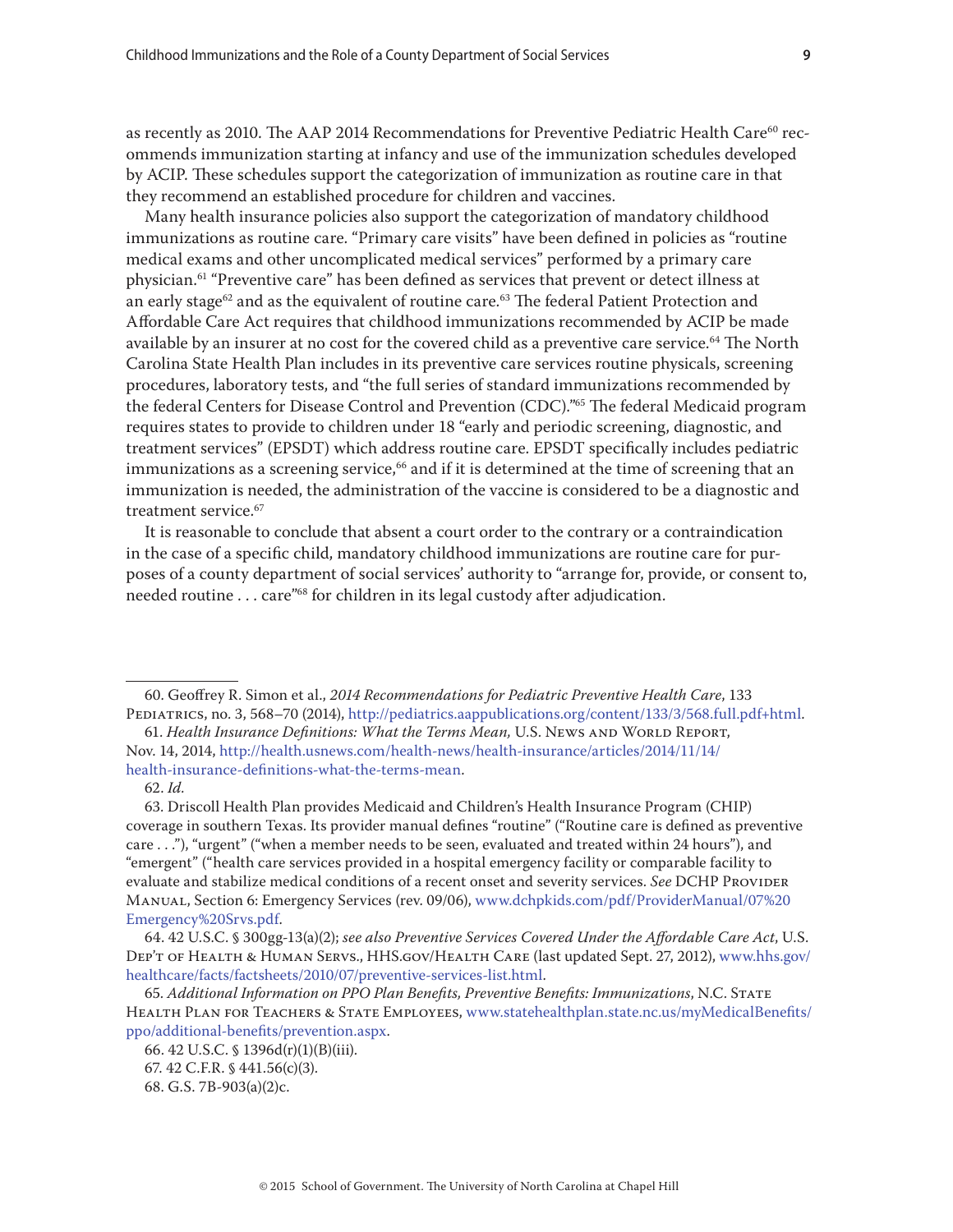#### **Determining Whether Immunization Has Occurred**

Before knowing if any action is needed, a county department of social services must first determine whether a child has received the recommended immunizations for his or her age. There are a variety of ways that a county department of social services can obtain this information, which may be as simple as asking the parent, guardian, custodian, or caretaker for a copy of the certificate of immunization or written verification of a statutory exemption. North Carolina's Work First program requires a caretaker to obtain required immunizations for children in their care and to provide documentation of those immunizations at each eligibility review.<sup>69</sup> Therefore, if a child is included in a Work First household, the caretaker should have a copy of the documentation of the child's immunization that can be provided to the child protective case worker.

If the parent does not have a copy of the requested documentation, a county department of social services may assert its authority to access confidential records by making a written demand of an agency,<sup>70</sup> commonly referred to as a "demand letter." This request may be made to the child's treating physician, school, or day care facility, as these entities should have either the certificate of immunization or written documentation of a statutory exemption. In addition, the county department of social services may obtain a copy of the child's NCIR (state registry) record, which can be printed by any local health department upon the receipt of a demand letter from a county department of social services. A demand letter may be sent as early as during the assessment phase of a child protective services case, before any court action is initiated.

If court action is commenced and a child receives federal foster care maintenance payments, federal law requires that a county department of social services maintain a case plan71 for that child, which includes a record of the child's immunizations.<sup>72</sup> This federal requirement is incorporated into North Carolina's policy for record keeping involving child placement services.<sup>73</sup>

#### **Report and Assessment of Suspected Neglect**

The failure to have a child immunized or to assert a statutory exemption against immunization in and of itself does not typically constitute neglect. A report made to a county department of social services based solely on either of these failures would be "screened out" for an assessment. The North Carolina Division of Social Services Family Services Manual describes the failure to immunize a child as a public health and school or day care issue.<sup>74</sup> However, if a child is

<sup>69.</sup> NC DHHS, DSS, Work First Manual, 103 Personal Responsibility, § V, [http://info.dhhs.state.nc.us/olm/manuals/dss/csm-95/man/WF103-04.htm#P163\\_16152.](http://info.dhhs.state.nc.us/olm/manuals/dss/csm-95/man/WF103-04.htm#P163_16152)

<sup>70.</sup> G.S. 7B-302(e).

<sup>71. 42</sup> U.S.C. § 671(a)(16).

<sup>72.</sup> *Id.* § 675(1)(C)(iv).

<sup>73.</sup> The NC DHHS, DSS Family Support and Child Welfare Manual requires a county department of social services to maintain an individual record for each child or sibling group. This manual contains a section on medical reports and evaluations, including immunization records. *See* NC DHHS, DSS, Family Support and Child Welfare Manual, 1201 Child Placement Services, § X(B)7, [http://info.dhhs.](http://info.dhhs.state.nc.us/olm/manuals/dss/csm-10/man/CSs1201c10-03.htm#P28_2212) [state.nc.us/olm/manuals/dss/csm-10/man/CSs1201c10-03.htm#P28\\_2212.](http://info.dhhs.state.nc.us/olm/manuals/dss/csm-10/man/CSs1201c10-03.htm#P28_2212)

<sup>74.</sup> *See* June 2008 changes to DSS, Family Services Manual, Volume 1: Children's Services, Chapter VIII: Child Protective Services, § IX (Screen Out Tool), 88, [http://info.dhhs.state.nc.us/olm/](http://info.dhhs.state.nc.us/olm/manuals/dss/csm-60/man/pdf%20docs/CS1407.pdf) [manuals/dss/csm-60/man/pdf%20docs/CS1407.pdf.](http://info.dhhs.state.nc.us/olm/manuals/dss/csm-60/man/pdf%20docs/CS1407.pdf)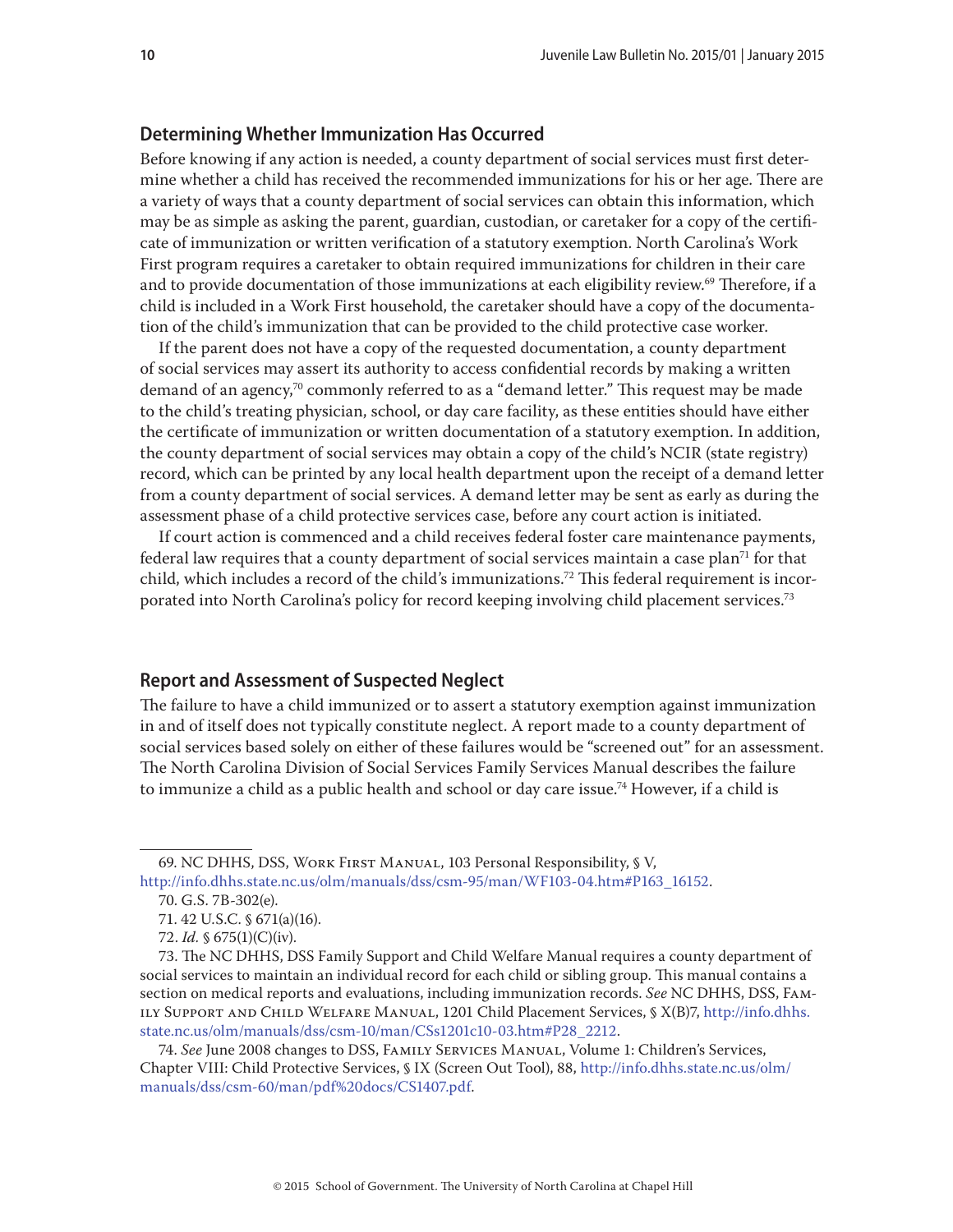"currently experiencing health risks as a result of the absence of immunizations," a report for lack of immunization may be accepted by the county department of social services for a child protective services assessment.75

After any report of suspected abuse, neglect, or dependency of a child has been screened in for a needed assessment, a county department of social services may discover during the course of its assessment that a child was not immunized. Although a county department of social services has no authority to require or consent to the child's immunization at this assessment stage of the case, the department is not precluded from addressing the lack of immunization with the child's parent, guardian, custodian, or caretaker. A department social worker may need to explain North Carolina's immunization laws and potentially educate a parent, guardian, custodian, or caretaker as to the fact that North Carolina does not allow for an exemption based upon personal beliefs or other reasons unrelated to bona fide religious objections or a physiciancertified medical contraindication.

As part of its assessment, a county department of social services may consider the failure to immunize a child when there is no applicable statutory exemption as a factor when determining if it will file a petition alleging that the child is neglected. It may also raise the failure to immunize a child as part of its case in chief for the adjudication of the child as neglected. When combined with other factors, failure to immunize a child may constitute neglect. In 2009, the North Carolina Court of Appeals affirmed an adjudication of neglect of three children where the evidence established that one child was left alone unsupervised outside the home when the mother was inside the home; two of the children were frequently absent from school; another child had not obtained routine immunizations, had a yeast infection, mild eczema, and cradle cap; the mother screamed obscenities at the social worker in the children's presence; and the mother had an opiate dependency that impaired her ability to parent.<sup>76</sup> In a 1992 decision, the court of appeals affirmed an adjudication of neglect of children who had not received immunizations and other medical care, had not received adequate stimulation and socialization, and lived in a home with an inadequate supply of food.<sup>77</sup>

#### **Responsibilities Following the Filing of a Petition and the Award of Legal Custody to a County Department of Social Services**

If a county department of social services discovers that a child has not been immunized as required by North Carolina law, it should determine if one of the statutory exemptions did or does apply to the child. If there is no documentation of a statutory exemption, once the department has a court order awarding it custody, it ". . . shall obtain the required immunization for the child as soon as possible after the lack of the required immunization is determined."<sup>78</sup> Obtaining such treatment, however, conflicts with a parent's fundamental constitutional right to parent his or her child. How, then, does one reconcile the tension between the statutory language and a parent's constitutionally protected rights?

75. *Id.*

<sup>76.</sup> *In re* H.D.F., 197 N.C. App. 480 (2009).

<sup>77.</sup> *In re* Bell, 107 N.C. App. 566 (1992).

<sup>78.</sup> G.S. 130A-152(a).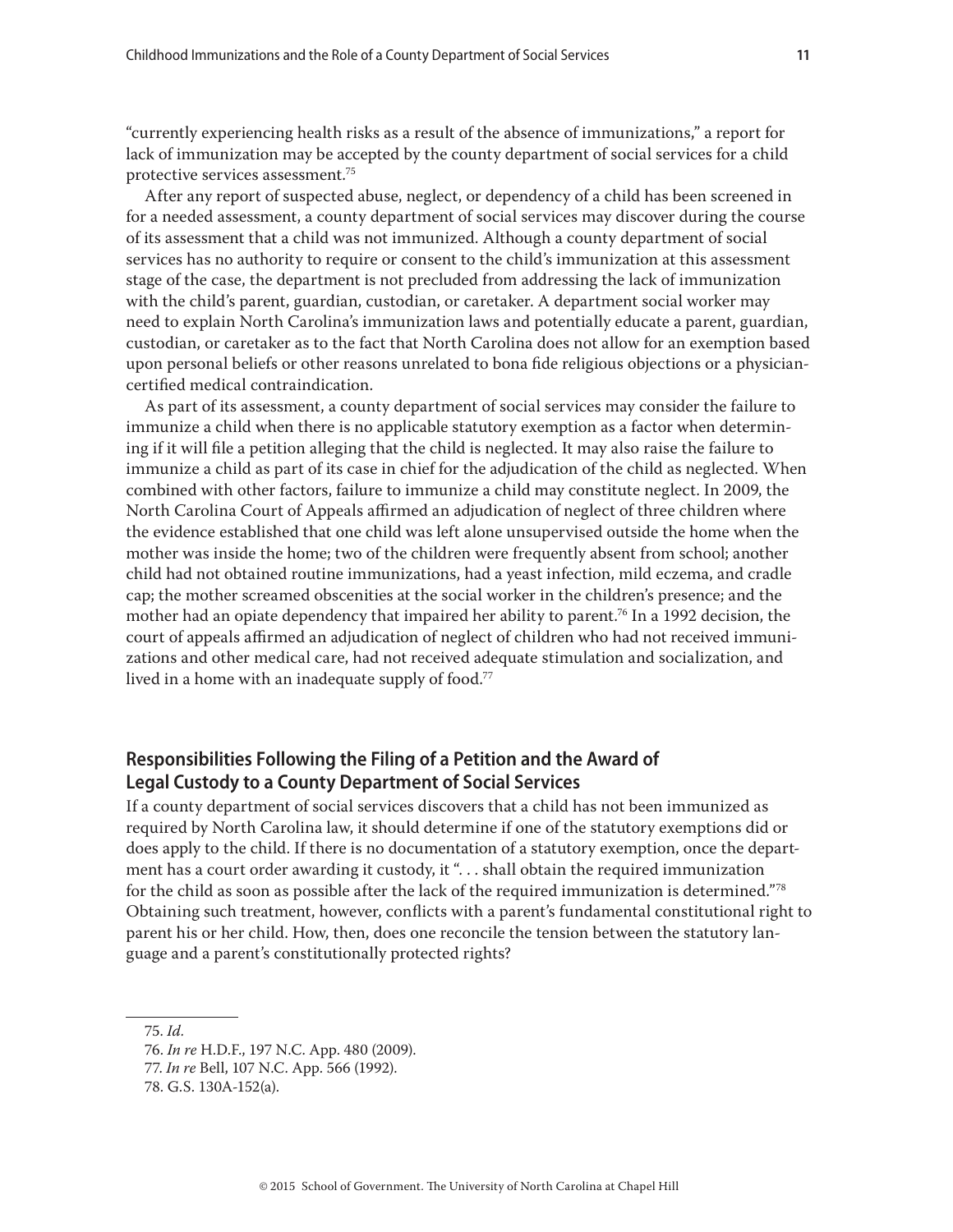#### **Nonsecure Custody and the Role of a Department of Social Services**

The Juvenile Code is silent about a county department of social services' authority to consent to medical treatment for a child that is placed in its custody pursuant to a nonsecure custody order. As a result, the authority of a county department of social services to consent to a child's immunization as a result of a nonsecure custody order is not well settled. A conflict arises between the statutory language placing responsibility on an agency with legal custody to ensure that a child in North Carolina is immunized<sup>79</sup> and case law establishing a parent's paramount constitutional rights to care, custody, and control of his or her child. Without the consent of a parent, guardian, custodian, or caretaker (if acting as a person in loco parentis), a county department of social services may need a court order<sup>80</sup> authorizing it to consent to a child's immunization.

An initial nonsecure custody order is based upon a low standard of proof—a "reasonable factual basis to believe"81-and is most often issued without notice to the parent or a hearing. An order based upon such a low standard, which results in the suspension of a parent's right to make routine medical decisions for his or her child, violates procedural due process when looking at the three factors specified by the U.S. Supreme Court in *Mathews v. Eldridge*, 82 as reiterated by the Court in *Santosky v. Kramer*: 83 "the private interests affected by the proceeding; the risk of error created by the State's chosen procedure; and the countervailing governmental interest supporting use of the challenged procedure."84

Although the case involved the termination of parental rights, the Court held in *Santosky* that "[t]he fundamental liberty interest of natural parents in the care, custody, and management of their child does not evaporate simply because they have not been model parents or have lost temporary custody of their child to the State."85 In that case the Court further held that New York's preponderance of the evidence standard for termination of parental rights violated procedural due process given the constitutional rights of parents at issue.<sup>86</sup> Although an initial nonsecure custody order is distinguishable from an action to terminate parental rights, the U.S. Supreme Court holdings that require a balancing test between a parent's paramount rights, the government's interests, and the risk of error should apply to this initial proceeding, for the court is determining what decision-making authority over the child the initial nonsecure custody order will remove from the parent and place with the county department of social services.

<sup>79.</sup> *Id.*

<sup>80.</sup> In January 2015, the Administrative Office of the Courts will post revised versions of the nonsecure custody order (AOC-J-150) and continued nonsecure custody order (AOC-J-151) forms, removing the broad language that accompanied a box the court could check that authorized the county department of social services to arrange for and consent to any medical, surgical, remedial, educational, psychological, or psychiatric testing, treatment, or evaluation that the department determined to be appropriate for the juvenile. This broad language mirrored the language found in the dispositional alternatives statute, G.S. 7B-903(a)(2)c., which is applicable after the adjudication of a child. See note 45, *supra*, for information on how to access these AOC forms.

<sup>81.</sup> G.S. 7B-503(a).

<sup>82. 424</sup> U.S. 319 (1976).

<sup>83. 455</sup> U.S. 745 (1982).

<sup>84.</sup> *Id.* at 754.

<sup>85.</sup> *Id.* at 753.

<sup>86.</sup> *Id*. at 768.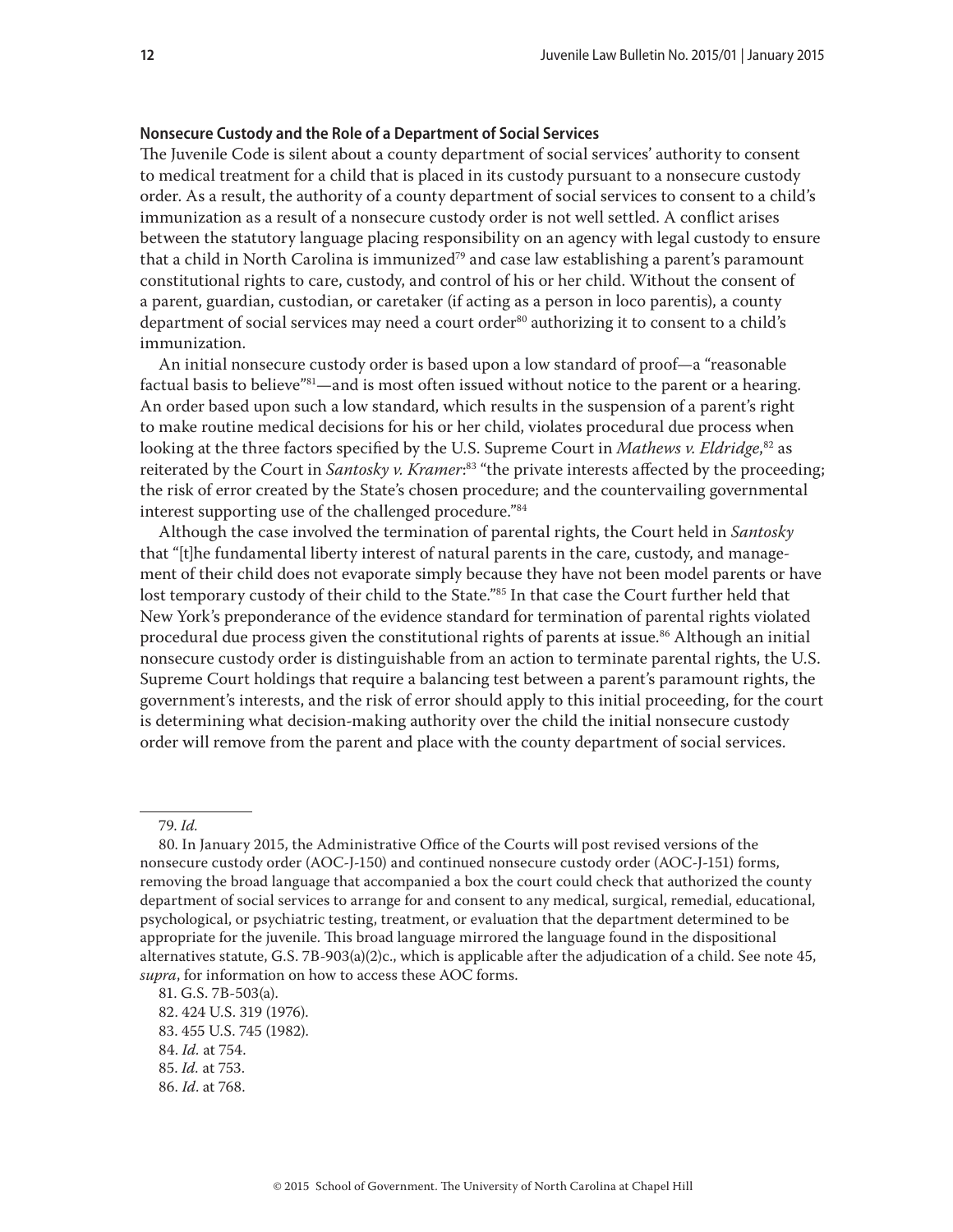In contrast, a continuing nonsecure custody order requires notice to the parent and a hearing on the need for continued nonsecure custody within seven days of the entry of the initial nonsecure custody order.<sup>87</sup> This hearing cannot be waived and is based upon a "clear and convincing" standard of proof.<sup>88</sup> In addition to this "7-day hearing" on continued nonsecure custody, a second continued nonsecure custody hearing must be conducted within seven business days of the first "7-day hearing" and again within thirty days. Unlike the first "7-day hearing," these subsequent nonsecure custody hearings may be waived.<sup>89</sup>

A process that places a parent on notice of the issues and provides for a meaningful opportunity to be heard, along with a higher burden of proof, is likely to meet constitutional procedural due process standards. It is important to remember that a nonsecure custody order is meant to be temporary, with a maximum duration of sixty days,<sup>90</sup> absent good cause or extraordinary circumstances.<sup>91</sup> By making a child's need for mandatory vaccinations an issue, the county department of social services puts the parent on notice, and a parent could either consent to the immunization him or herself, agree to the department consenting, make the court and department aware of a medical contraindication that needs to be fully explored with a physician, or assert his or her bona fide religious objection. If necessary, after a hearing based upon the clear and convincing standard of proof, the court could enter an order that specifically addresses the child's immunization. The order could determine (1) who consents under the combined provisions of the Juvenile Code and immunization statutes, where a parent has the right to the care, custody, and control of his or her child and the department has both legal custody and the responsibility for the "juvenile's placement and care;"<sup>92</sup> (2) if the parent has a bona fide religious objection that allows for the religious exemption; and (3) whether the child's immunization will be delayed until the court adjudicates the child as abused, neglected, or dependent and enters a disposition order that addresses who has legal custody and the authority to consent to or assert the bona fide religious exemption regarding the child's immunization.

Delaying a child's immunization until the court decides the issue of consent will not prevent a county department of social services from enrolling a child in day care or school upon it obtaining an initial nonsecure custody order. The North Carolina law requiring that a child's certificate of immunization be presented on or before the first day of attendance at any school or child care facility also allows for a child who has not received the mandatory immunizations to enroll and attend so long as the necessary immunizations are obtained within thirty days of that first day of attendance.<sup>93</sup> This extension provides the court time to hear the issue and enter an order after one of the required continued nonsecure custody hearings.

If a parent asserted the religious exemption prior to the department's involvement with the family, that objection should be respected by the school or facility such that immunization is not required for the child's attendance even if the child is subsequently placed in the nonsecure custody of a county department of social services. If a county department of social services has

91. G.S. 7B-803 allows for continuances of an adjudication hearing for as long as reasonably necessary for the court to receive additional evidence or to allow the parties time for expeditious discovery; otherwise, extraordinary circumstances must exist.

<sup>87.</sup> G.S. 7B-506(a).

<sup>88.</sup> *Id*. §§ 7B-506(a), (b).

<sup>89.</sup> *Id*. §§ 7B-506(e), (f).

<sup>90.</sup> *Id*. § 7B-801(c).

<sup>92.</sup> G.S. 7B-507(a)(4).

<sup>93.</sup> *Id*. § 130A-155(a).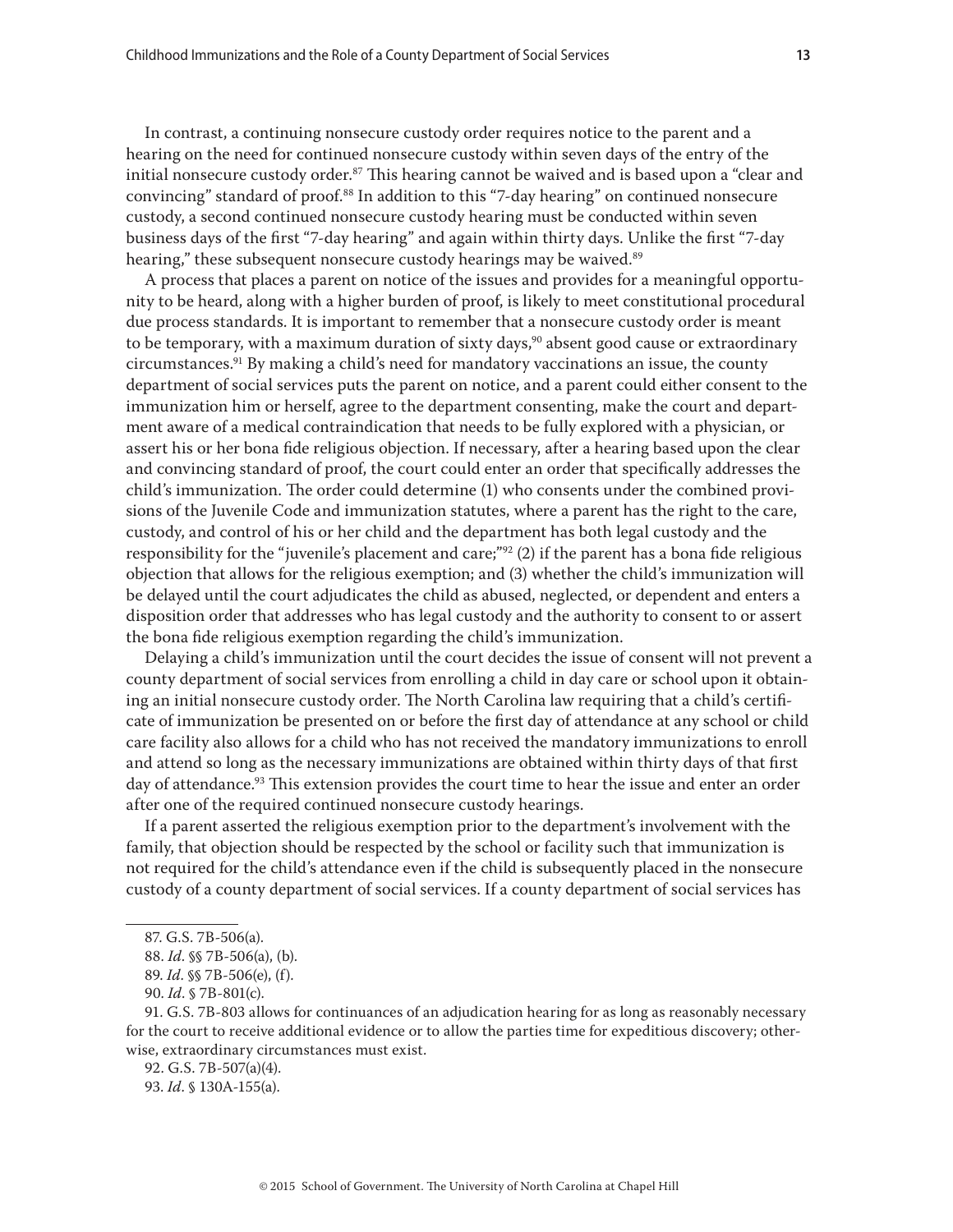concerns about a school's or day care's application of a parent's bona fide religious belief, the department may want to wait to address this issue until after an adjudication hearing, because if the child is not adjudicated, the nonsecure custody order is vacated and the department's involvement with the family concludes. The parent's constitutional rights will no longer be interfered with by the state.

#### **The Role of a Department of Social Services After an Adjudication**

Pursuant to G.S. 7B-903(a)(2)c., the Juvenile Code authorizes the county department of social services to arrange for, provide, and consent to needed routine or emergency medical or surgical care for a child in its custody who has been adjudicated abused, neglected, or dependent. Unless a child has a medical contraindication, a county department of social services may consent to that child's immunization as routine care. However, there is ambiguity in that statute as to whether the department of social services is first required to make reasonable efforts to obtain a parent's consent for such care.

This ambiguity results from additional language in that statute that authorizes the county department of social services to arrange for, provide, or consent to any psychiatric, psychological, educational, or other remedial evaluations or treatment for the child if the parent is unknown, unavailable, or unable to act and if the department first makes reasonable efforts to obtain parental consent.94 The department may only exercise its authority under this statute when that parental consent cannot be obtained. If the county department of social services does exercise its authority to arrange for, provide, or consent to such care, it must notify the parent of the treatment that was provided, give the parent frequent status reports regarding the child, and, upon request, make the "results or records of the aforementioned evaluations, findings, or treatment" available to the parent unless prohibited by a North Carolina law regarding mental health treatment.95

Based upon the order of the sentences in G.S. 7B-903(a)(2)c. and how they reference one another, it appears that the language requiring the county department of social services to first make reasonable efforts to obtain a parent's consent applies to those situations where a parent is unknown, unavailable, or unable to act on behalf of his or her child and where the child requires psychiatric, psychological, educational, or other remedial evaluations or treatment, which is a very different type of treatment than routine or emergency medical care. Based upon that reading, a mandatory childhood vaccination would not first require parental consent since it is routine medical care. This interpretation of the statute is supported by another statute, the Foster Care Children's Bill of Rights,<sup>96</sup> which includes a provision that promotes "[c]ommunication with the biological parents if the child placed in foster care receives any immunizations and whether any additional immunizations are needed if the child will be transitioning back into a home with his or her biological parents."97 The language "receives any immunizations"

<sup>94.</sup> *Id*. § 7B-903(a)(2)c.

<sup>95.</sup> *Id*. *See also id*. § 122C-53(d), which excepts from disclosure to a responsible person mental health client information that would be injurious to the client's physical or mental well-being as determined by an attending physician or, if there is none, by the director of the facility where the patient is being treated or by his or her designee.

<sup>96.</sup> *Id*. § 131D-10.1 (setting forth state policy that identifies eleven specific factors the General Assembly "promotes" for children who require substitute care after being removed from their families. Note that there is no private cause of action under the Foster Care Children's Bill of Rights).

<sup>97.</sup> *Id*. § 131D-10.1(a)(7).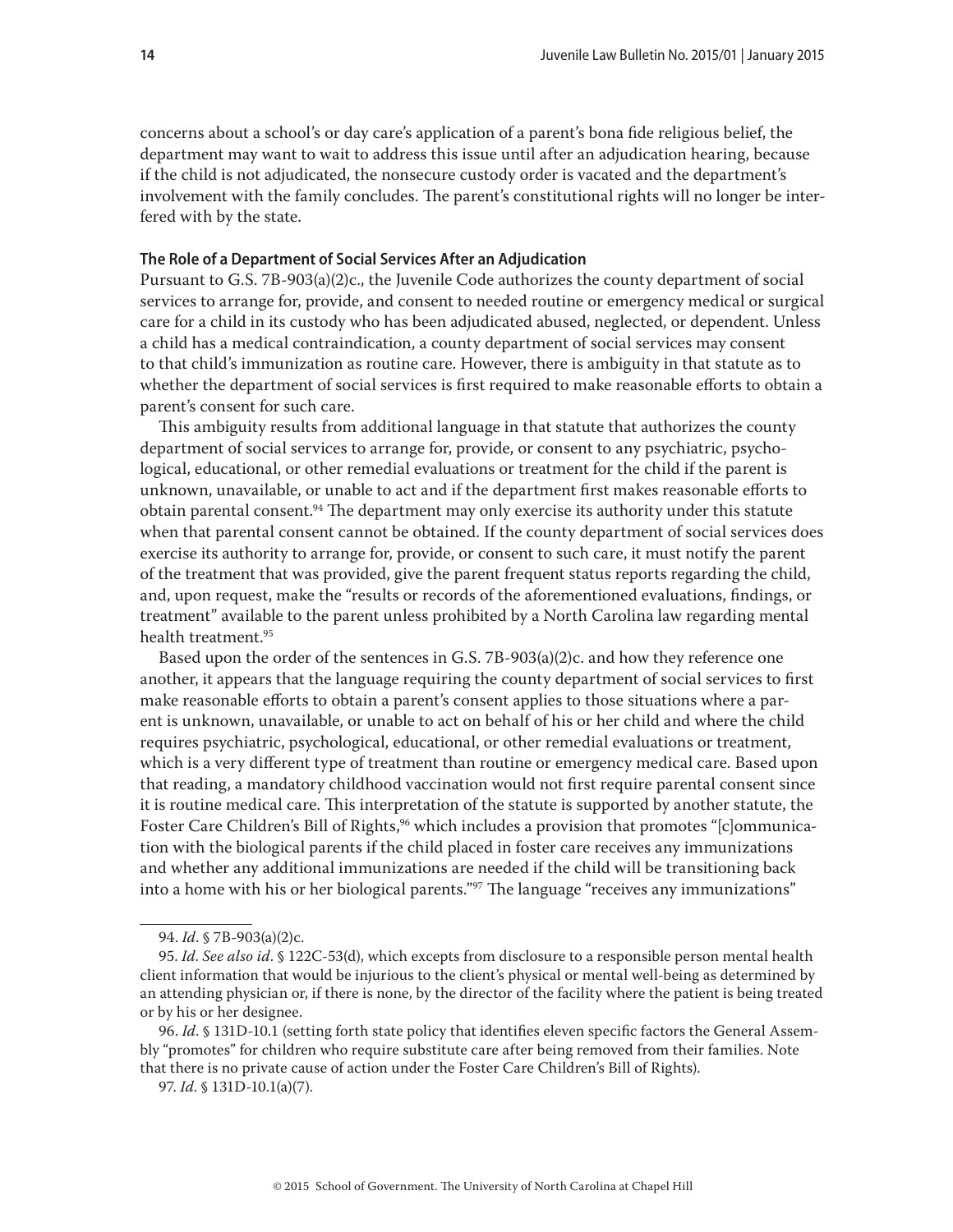suggests that a person other than the parent consented to and ensured that the child obtained an immunization.

If the county department of social services is making routine medical decisions for a child in its custody after adjudication, a conflict will arise if the department determines that the child requires a mandatory childhood vaccine and the parent has a bona fide religious objection to the child's immunization. There is one case in North Carolina that addresses this issue directly: *In re Stratton*. 98

In *Stratton*, immunizations were sought by a county department of social services which had legal custody of ten children who were adjudicated neglected and dependent based upon squalid living conditions; inadequate heat, plumbing, beds, clothing, and food; and a lack of any formal education. After the adjudication and before the department obtained immunizations for the children, the parents notified the department of their objection to their children's immunizations. A hearing was held to decide whether the county department of social services could immunize the children despite the parents' religious objection. The trial court ordered the immunizations after determining that (1) the parents' citations of scriptural passages forming the basis of their belief did not specifically prohibit immunization;<sup>99</sup> (2) the immunization statute requires an agency with legal custody to ensure that children receive immunizations at the required ages; and (3) it was in the children's best interests. On appeal, the parents argued that without a termination of their parental rights, they had standing to make medical decisions for their children based upon their constitutionally protected religious beliefs even while the children were in the temporary custody of a county department of social services. The court of appeals disagreed and affirmed the trial court's order for immunization, holding that a parent loses his or her decision-making ability as of right upon a determination that the parent is unfit or has neglected his or her child. Citing both *Petersen v. Rogers*100 and *Price v. Howard*, 101 the court of appeals found that the parents acted inconsistently with their protected status when they failed to provide their children with basic necessities. It further held that the parents lost their rights to assert the statutory objection to their children's immunizations as a result of the children's adjudication of neglect and that, instead, the department of social services, as the agency with legal custody, was the only party with the right to make medical decisions for the children.

There are only two other published cases in the country that directly address this issue. In 2014, the Oregon Supreme Court decided *Department of Human Services v. S.M*.,102 which involved the immunization of eight children who were adjudicated neglected or dependent (based upon very similar conditions as the Stratton children) despite the parent's religious objection. The Oregon Supreme Court affirmed the order of immunization, finding that the Oregon statutes allowed for the department of human services, as legal guardian, to consent to the children's immunization.

<sup>98. 153</sup> N.C. App. 428 (2002).

<sup>99.</sup> *Cf.* State v. Miday, 263 N.C. 747, 751 (1965) (holding that "it is not necessary for a religious organization to forbid vaccination in order for its teachings to come within the meaning of the statute").

<sup>100. 337</sup> N.C. 397 (1994).

<sup>101. 346</sup> N.C. 68 (1997).

<sup>102. 355</sup> Or. 241 (2014).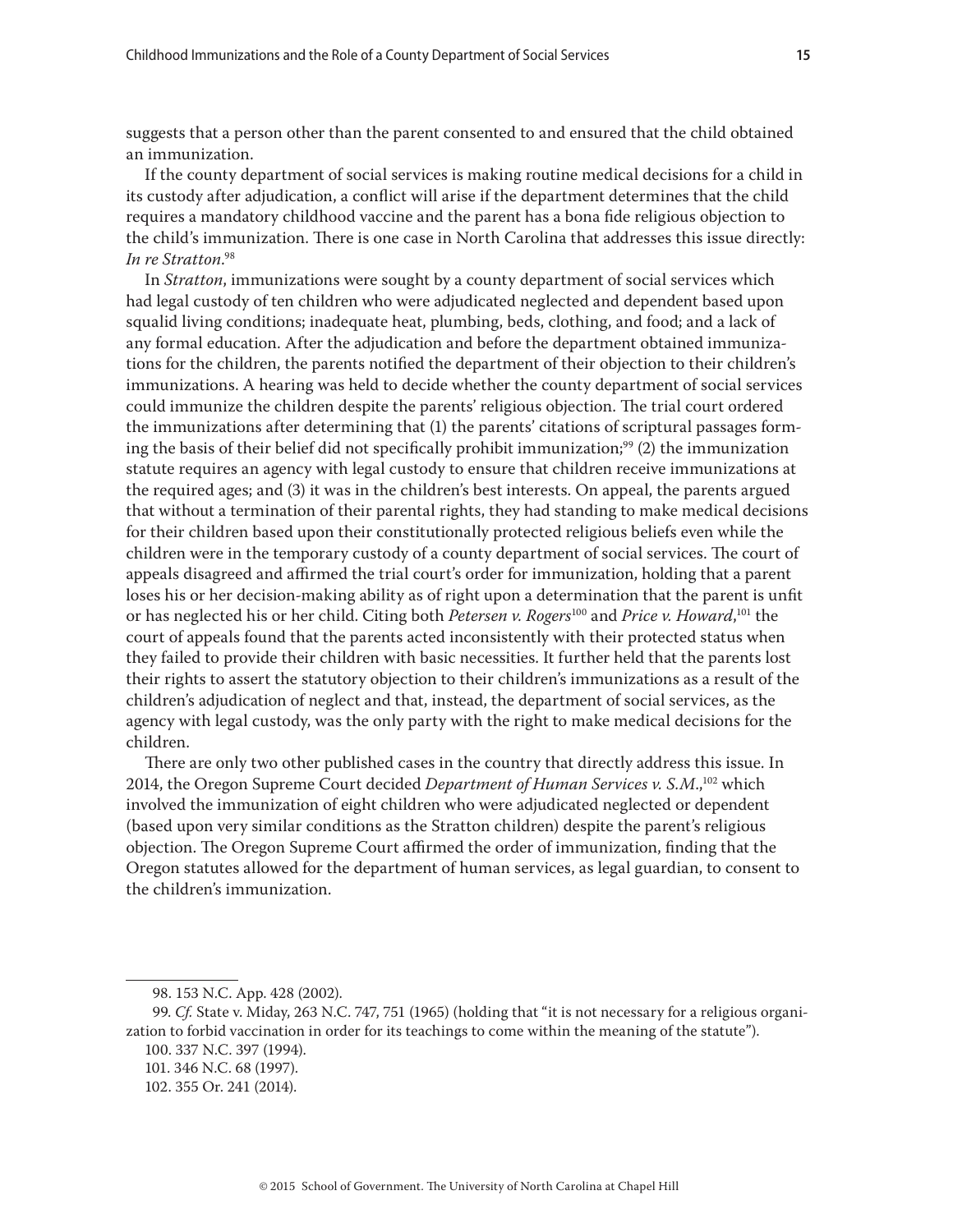In contrast, the Arizona Court of Appeals, in *Diana H. v. Rubin*, 103 declined to follow the Stratton reasoning and held that under Arizona law an adjudication of dependency<sup>104</sup> and the granting of temporary custody to the state do not extinguish a parent's residual rights, which include the right to determine a child's religious upbringing. As a result, after an adjudication of dependency, the parent in that case retained the right to object to her child's immunization based upon Arizona's law allowing for a religious exemption.

Although the reasoning and the outcomes differ in these cases based upon the respective laws in each state, they have two things in common: (1) a post-adjudication determination that the children required immunizations under each state's compulsory immunization laws and (2) a court action that specifically ruled on a parent's right to assert a religious objection to the immunization of their children when the state had legal custody of the children and parental rights had not been terminated.

*Stratton* is clear that a county department of social services with legal custody of a child has the authority to consent to a child's immunizations even if a parent has a bona fide religious objection so long as the child was adjudicated neglected because the parent acted inconsistently with his or her parental rights and legal custody was awarded to the department. It is a reasonable extrapolation to apply the *Stratton* holding to cases where a child has been adjudicated abused because the definition of "abuse,"<sup>105</sup> when compared to "neglect,"<sup>106</sup> indicates that a parent is unfit and/or acted inconsistently with his or her parental rights. As a result, the department may consent to a child's immunization without a court hearing to determine who has the authority to consent to the child's immunization. It is important to note that if the court awards custody to a person or agency other than the county department of social services, the department would not have the authority under either the Juvenile Code or the immunization statute to obtain or consent to a child's immunization.

What is less clear is what the respective rights are when a child is adjudicated dependent and placed in the custody of a county department of social services. In *Rodriguez v. Rodriguez*, 107 the North Carolina Court of Appeals held that an adjudication of dependency alone is not sufficient to establish that a parent acted inconsistently with his or her parental rights. As a result, the *Stratton* reasoning should not be automatically applied to children who have been adjudicated dependent. Although G.S. 7B-903(a)(2)c. authorizes a county department of social services to consent to routine medical care, there are still questions about the rights of parents to exercise their religious beliefs and to make medical decisions regarding their children who have been adjudicated dependent. If the need for a child's immunization is at issue after a child has been adjudicated dependent, a best practice would involve a hearing to determine if the parent acted inconsistently with his or her constitutional rights or is unfit. This determination is a conclusion of law based on case-specific facts.108 Based on *Stratton,* if the answer is in the affirmative, the

<sup>103. 217</sup> Ariz. 131 (Ct. App. 2007).

<sup>104.</sup> In Arizona, the definition of "dependent child" includes a child who is not provided with the necessities of life, including adequate food, clothing, shelter, or medical care, or whose home is unfit by reason of abuse, neglect, cruelty, or depravity by a parent, a guardian, or any other person having custody or care of the child. ARIZ. REV. STAT.  $\S$ § 8-201(14)(a)(ii), (iii).

<sup>105.</sup> G.S. 7B-101(1).

<sup>106.</sup> *Id.* § 7B-101(15). 107. 211 N.C. App. 267 (2011). 108. *Id.* at 277.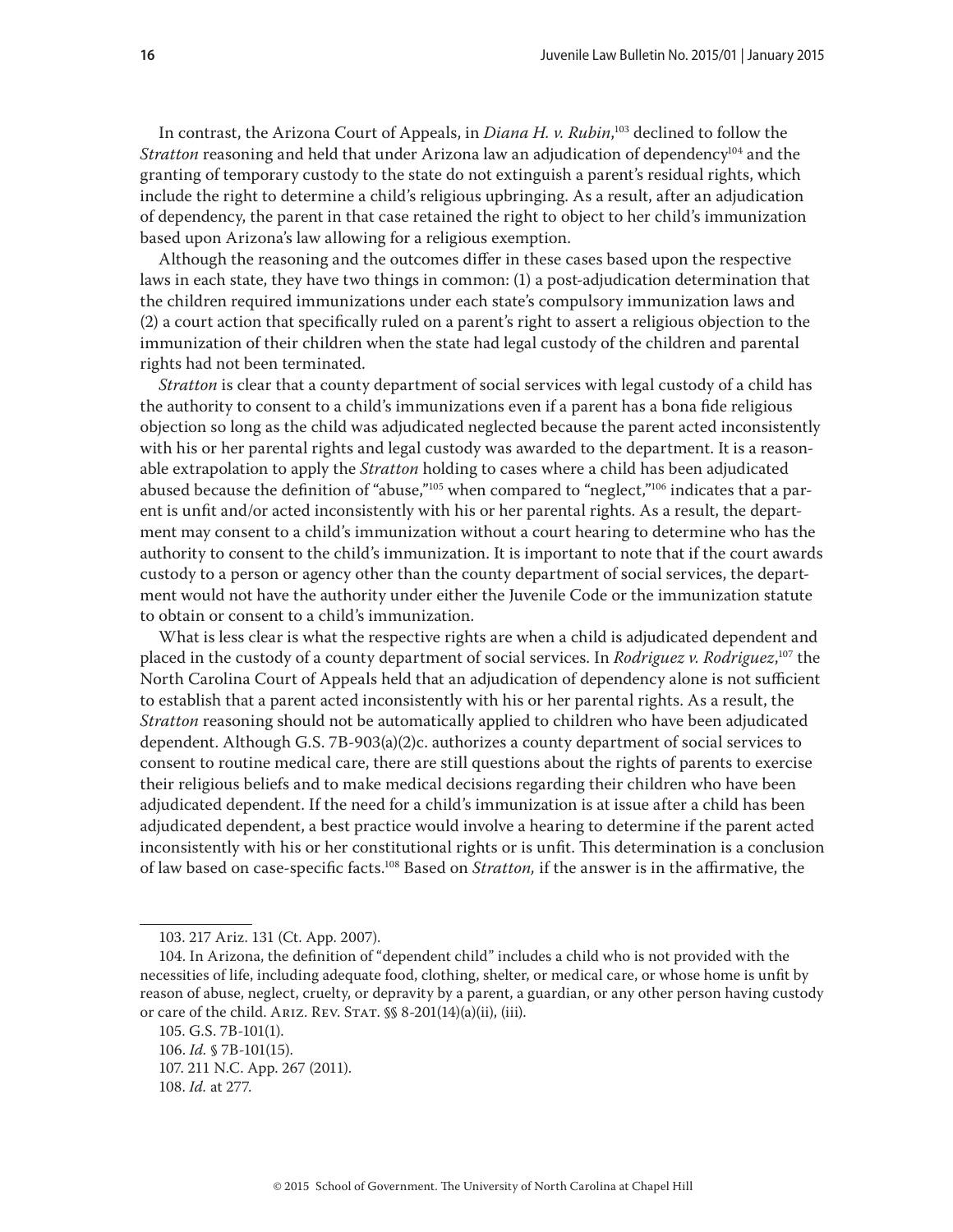parent no longer has the right to make medical decisions for the child, and the department may consent to the child's immunization.

Although such a hearing could be limited to the issue of immunizations, the conclusion about whether a parent was unfit or acted inconsistently with his or her parental rights will ultimately give all the parties a greater understanding of what role each will play in decision making—and not just as to health care decisions—for the child. Except for the severance of the legal relationship between a parent and a child after an order terminating a parent's rights,<sup>109</sup> the Juvenile Code does not address what residual rights a parent retains when a third party, including a county department of social services, has legal custody of a child. Those residual rights may range from broad authority to make decisions for the child to a limited set of rights, such as visitation<sup>110</sup> and access to records.<sup>111</sup> Therefore, a court's determination of whether a parent is unfit or acted inconsistently with his or her protected status is important.

Barring the existence of aggravating factors<sup>112</sup> or a court order ceasing reunification efforts,<sup>113</sup> the county department of social services is required to work toward reunification between a child and his or her parent(s).<sup>114</sup> To this end, the department must provide "protective services," which include "casework, or other counseling services to parents, guardians, or other caretakers as provided by the director to help the parents, guardians, or other caretakers and the court to prevent abuse or neglect, to improve the quality of child care, to be more adequate parents, guardians, or caretakers, and to preserve and stabilize family life."115 Based upon the preference for preserving families, a best practice may be to raise a child's immunization as part of a disposition hearing, especially if a parent raises a bona fide religious objection. Although *Stratton* holds that a parent's objection is not binding on a county department of social services, the department does not have to ignore that objection. In developing a case plan based on the child's best interests, a department may want to understand a parent's religious beliefs and how a child identifies with those beliefs. This understanding may impact the department's decision regarding the child's immunization and the assertion of a bona fide religious belief for the child. The consideration of a parent's and a child's religious practice and beliefs is supported by court decisions that have held that a determination of the best interests of a child "may include the consideration of constitutionally protected choices or activities of parents,"<sup>116</sup> including school enrollment and religious upbringing.<sup>117</sup> In addition, to ensure that a parent is involved in

113. G.S. 7B-507(b), (c).

114. *Id.* §§ 7B-100(4), -507, and -906.1(d) and (e); *see also* 42 U.S.C.A. § 671 (a)(15)(B).

115. G.S. 7B-300.

117. *Phelps*, 337 N.C. 344.

<sup>109.</sup> G.S. 7B-1112.

<sup>110.</sup> *Id.* § 7B-905.1.

<sup>111.</sup> G.S. Chapter 50-13.2(b) states that "absent a court order to the contrary, each parent shall have equal access to the records of the minor child involving the health, education, and welfare of the child." Regarding department of social services records for a child involved in an abuse, neglect, or dependency case, G.S. 7B-302(a1)(5) applies, limiting a parent's access to discovery pursuant to G.S. 7B-700.

<sup>112.</sup> These factors include, for example, the murder or voluntary manslaughter by a parent of another of his or her children or the legal requirement that the parent register as a sex offender. G.S. 7B-507(b)(4). *See also* 42 U.S.C.A. § 671(a)(15)(D).

<sup>116.</sup> MacLagan v. Klein, 123 N.C. App. 557, 568 (1996) (quoting Phelps v. Phelps, 337 N.C. 344, 352 (1994)).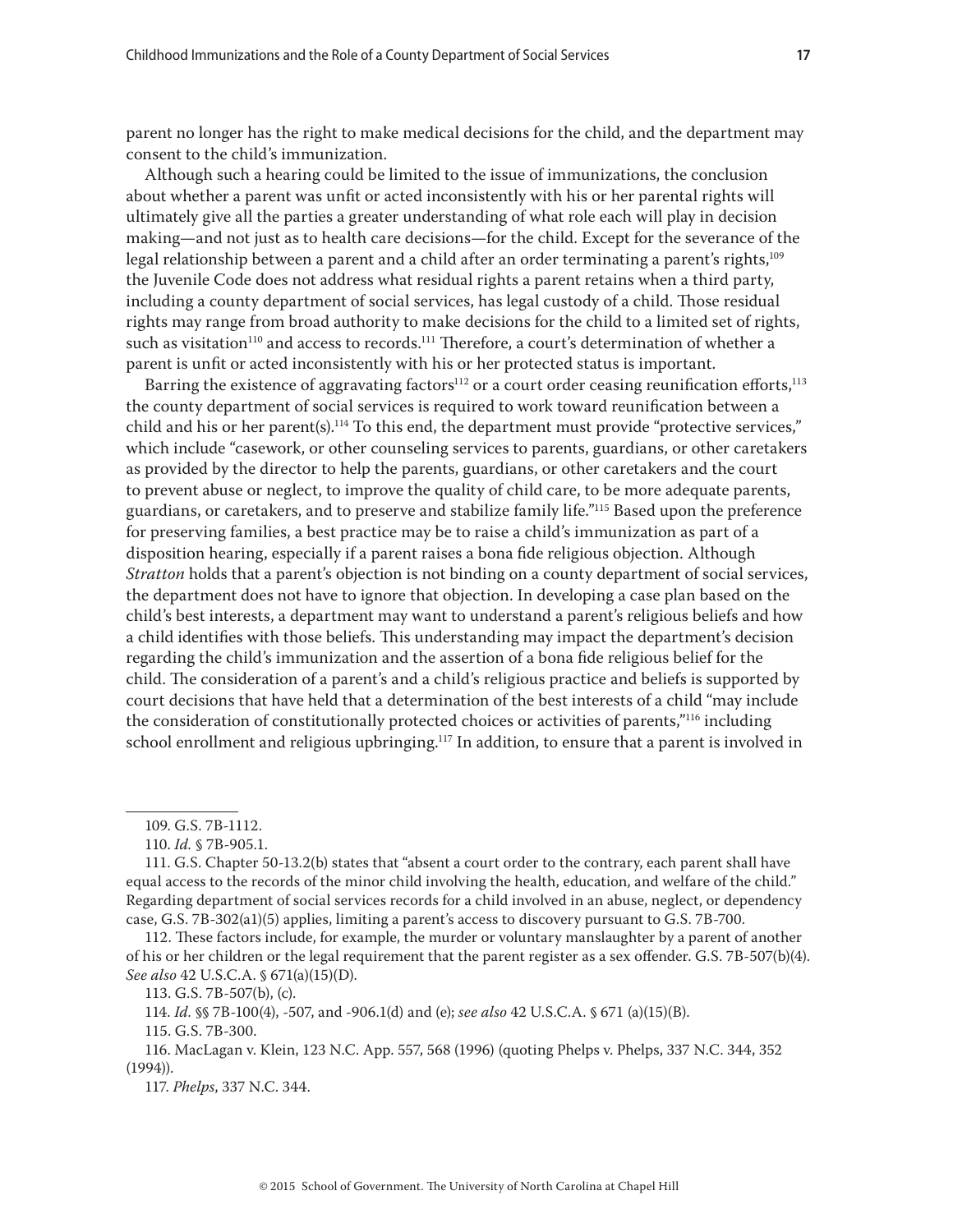decisions concerning his or her child, a court could order joint legal custody between a parent and third party, including a department of social services, in a juvenile proceeding.<sup>118</sup>

#### **Conclusion**

There are few bright line rules addressing the conflict between parents' constitutional rights, the authority of county departments of social services, and the role of immunizations in public health. As a result, a variety of practices have been developed to handle this conflict and implement these rules throughout the state.

A county department of social services may always request that a parent, guardian, custodian, or caretaker consent to a child's immunization. If that person consents to the department's obtaining the child's immunization, a department social worker may present the child for immunization and provide the physician performing the task with a statement signed by the social worker that the parent, guardian, custodian, or caretaker authorized him or her (the social worker) to obtain the immunization.<sup>119</sup> If consent cannot be obtained from a parent, guardian, custodian, or caretaker, either because that person refuses, is unknown or unavailable, or asserts a bona fide religious objection, the failure to procure consent should be identified for the court. While uncertainty in the language of the applicable statutes exists, a parent, guardian ad litem, or county department of social services may need to request that a court specifically decide who has the authority to make decisions regarding a child's immunization at one of the many required hearings<sup>120</sup> set out in the Juvenile Code.

#### **Resources**

For more information about immunization generally: Jill Moore, *Immunizations for Children and Adolescents: Frequently Asked Questions about North Carolina's Laws*, 91 Health Law Bulletin (July 2009), *available at* <http://sogpubs.unc.edu/electronicversions/pdfs/hlb91.pdf>.

For more information about the religious exemption: Anne L. Knight, *Religious Exemptions to North Carolina's Childhood Immunization Requirements: What Constitutes a Bona Fide Religious Belief?* School Law Bulletin (Fall 2004), *available at* [http://sogpubs.unc.edu/electronicversions/slb/slbfal04/article2.pdf.](http://sogpubs.unc.edu/electronicversions/slb/slbfal04/article2.pdf)

119. G.S. 130A-153(d).

120. *Id.* §§ 7B-506 (hearing on continued nonsecure custody), -801 (adjudication hearing), -807 (adjudication order); -901 (dispositional hearing), -906.1 (review and permanency planning hearings).

<sup>118.</sup> *In re* B.G., 197 N.C. App. 570 (2009) (although reversing an award of joint legal custody between a father and a relative and remanding for further findings of fact, the court held that the plain language of G.S. 7B-903(a) and -907(c) does not prohibit an award of joint legal custody to a relative and a parent since G.S. 7B-903(a) allows a court to combine any applicable alternatives for disposition that is the best interests of the child. Note that G.S. 7B-907 was repealed by S.L. 2013-129 and is now codified at G.S. 7B-906.1(i). G.S. 7B-903(a)(2)b. authorizes the court to place the juvenile in the custody of a parent, and -903(a)(2)c. authorizes the court to place the juvenile in the custody of a county department of social services.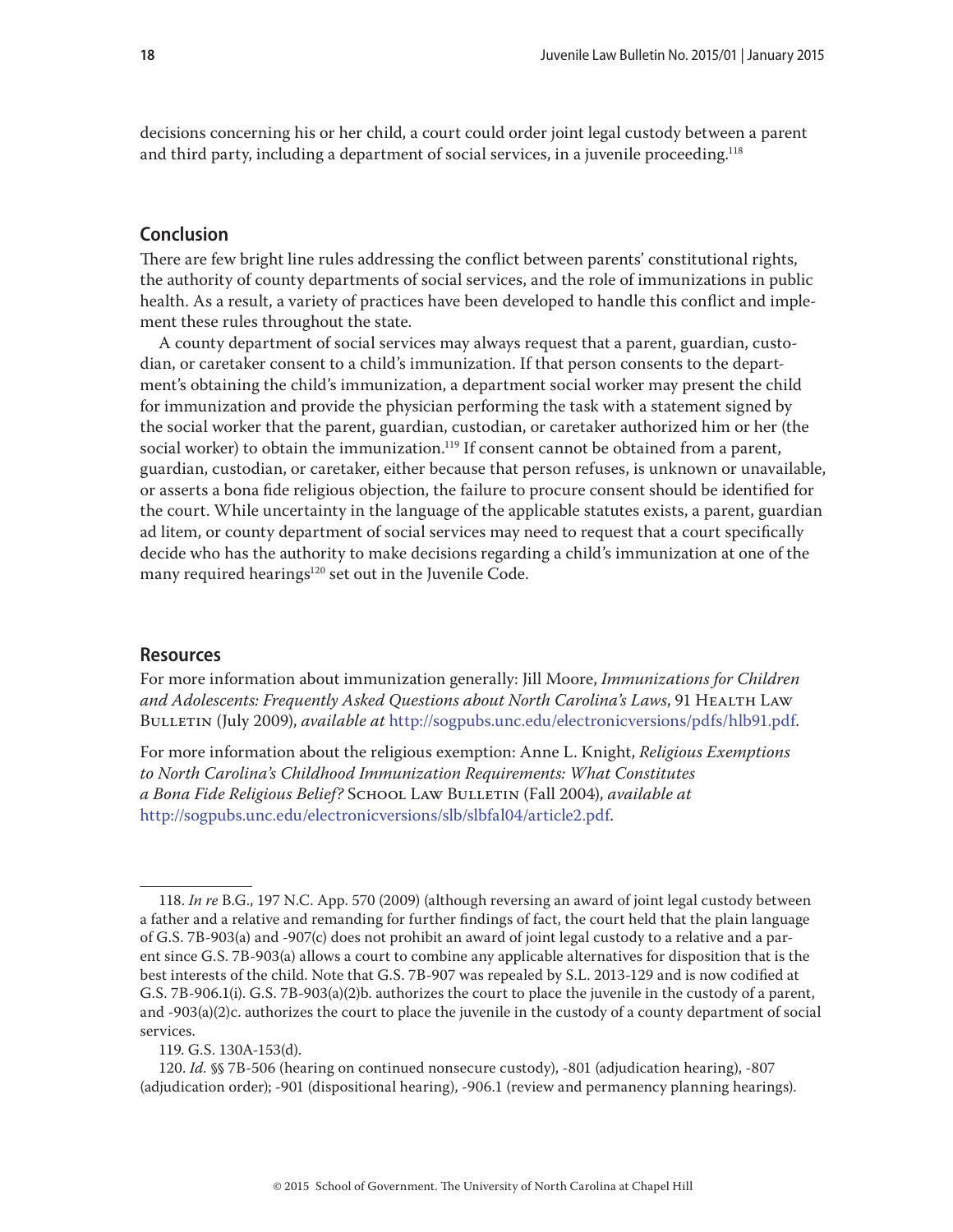#### **Selected North Carolina Statutes and Regulations Related to Childhood Immunizations**

#### **G.S. Chapter 130A (Public Health), Article 6 (Communicable Diseases), Part 2 (Immunization)**

- § 130A-152 Immunization required
- § 130A-153 Obtaining immunization; reporting by local health departments; access to immunization information in patient records; immunization of minors
- § 130A-154 Certificate of immunization
- § 130A-155 Submission of certificate to child care facility, preschool and school authorities; record maintenance; reporting
- § 130A-156 Medical exemption
- § 130A-157 Religious exemption

#### **G.S. Chapter 130A (Public Health), Article 1 (Definitions, General Provisions and Remedies),**

#### **Part 2 (Remedies)**

§ 130A-25 Misdemeanor

#### **N.C. Administrative Code, Title 10A (Health Services), Chapter 41 (Epidemiology Health),**

**Subchapter A**

- § .0403 Non-Religious Personal Belief No Exemption
- § .0404 Medical Exemptions from Immunization
- **N.C. Administrative Code, Title 10A (Health Services), Chapter 70 (Children's Services), Subchapter I** § .0604(b) Health Services

#### **G.S. Chapter 7B (Juvenile Code), Subchapter I, Article 9 (Dispositions)**

§ 7B-903(a)(2)c. Dispositional alternatives for abused, neglected, or dependent juvenile

#### **G.S. Chapter 115C (Elementary and Secondary Education), Subchapter VI, Article 25 (Admission and Assignment of Students)**

§ 115C-364(c) Admission requirements

**G.S. Chapter 115C (Elementary and Secondary Education), Subchapter X, Article 39 (Nonpublic Schools), Part 1 (Private Church Schools and Schools of Religious Charter); Part 2 (Qualified Nonpublic Schools)**

- § 115C-548 Attendance; health and safety regulations (religious schools)
- § 115C-556 Attendance; health and safety regulations (nonpublic school)

#### **G.S. Chapter 130A, Article 6, Part 2**

#### **§ 130A-152. Immunization required.**

(a) Every child present in this State shall be immunized against diphtheria, tetanus, whooping cough, poliomyelitis, red measles (rubeola) and rubella. In addition, every child present in this State shall be immunized against any other disease upon a determination by the Commission that the immunization is in the interest of the public health. Every parent, guardian, person in loco parentis and person or agency, whether governmental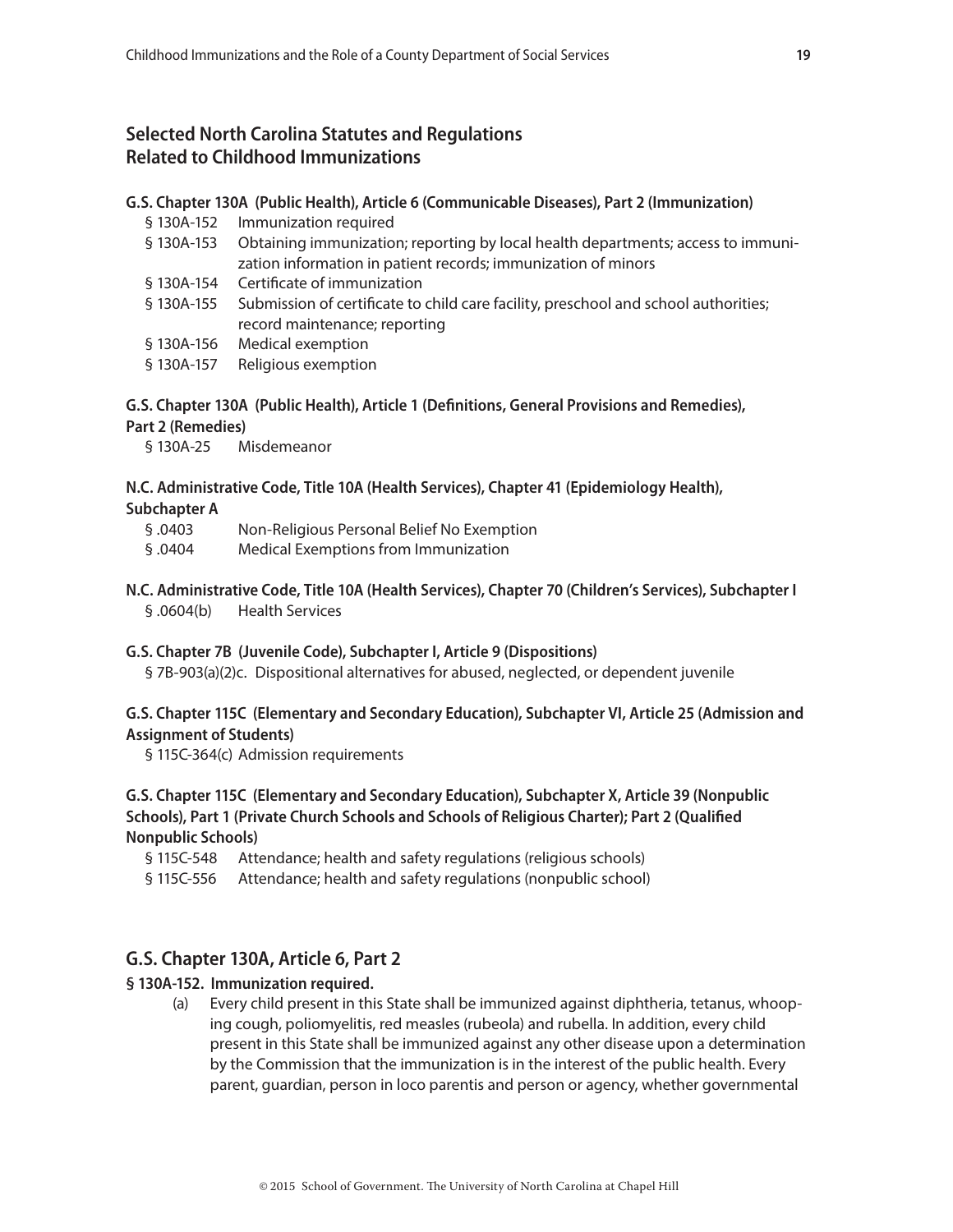or private, with legal custody of a child shall have the responsibility to ensure that the child has received the required immunization at the age required by the Commission. If a child has not received the required immunizations by the specified age, the responsible person shall obtain the required immunization for the child as soon as possible after the lack of the required immunization is determined.

- (b) Repealed by Session Laws 2002-179, s. 10, effective October 1, 2002.
- (c) The Commission shall adopt and the Department shall enforce rules concerning the implementation of the immunization program. The rules shall provide for:
	- (1) The child's age at administration of each vaccine;
	- (2) The number of doses of each vaccine;
	- (3) Exemptions from the immunization requirements where medical practice suggests that immunization would not be in the best health interests of a specific category of children;
	- (4) The procedures and practices for administering the vaccine; and
	- (5) Redistribution of vaccines provided to local health departments.
- (c1) The Commission for Public Health shall, pursuant to G.S. 130A-152 and G.S. 130A-433, adopt rules establishing reasonable fees for the administration of vaccines and rules limiting the requirements that can be placed on children, their parents, guardians, or custodians as a condition for receiving vaccines provided by the State. These rules shall become effective January 1, 1994.
- (d) Only vaccine preparations which meet the standards of the United States Food and Drug Administration or its successor in licensing vaccines and are approved for use by the Commission may be used.
- (e) When the Commission requires immunization against a disease not listed in paragraph (a) of this section, or requires an additional dose of a vaccine, the Commission is authorized to exempt from the new requirement children who are or who have been enrolled in school (K-12) on or before the effective date of the new requirement.

#### **§ 130A-153. Obtaining immunization; reporting by local health departments; access to immunization information in patient records; immunization of minors.**

[*Subsections (a) through (c) are not reproduced here.*]

(d) A physician or local health department may immunize a minor with the consent of a parent, guardian, or person standing in loco parentis to the minor. A physician or local health department may also immunize a minor who is presented for immunization by an adult who signs a statement that he or she is authorized by a parent, guardian, or person standing in loco parentis to the minor to obtain the immunization for the minor.

#### **§ 130A-154. Certificate of immunization.**

(a) A physician or local health department administering a required vaccine shall give a certificate of immunization to the person who presented the child for immunization. The certificate shall state the name of the child, the name of the child's parent, guardian, or person responsible for the child obtaining the required immunization, the address of the child and the parent, guardian or responsible person, the date of birth of the child, the sex of the child, the number of doses of the vaccine given, the date the doses were given, the name and address of the physician or local health department administering the required immunization and other relevant information required by the Commission.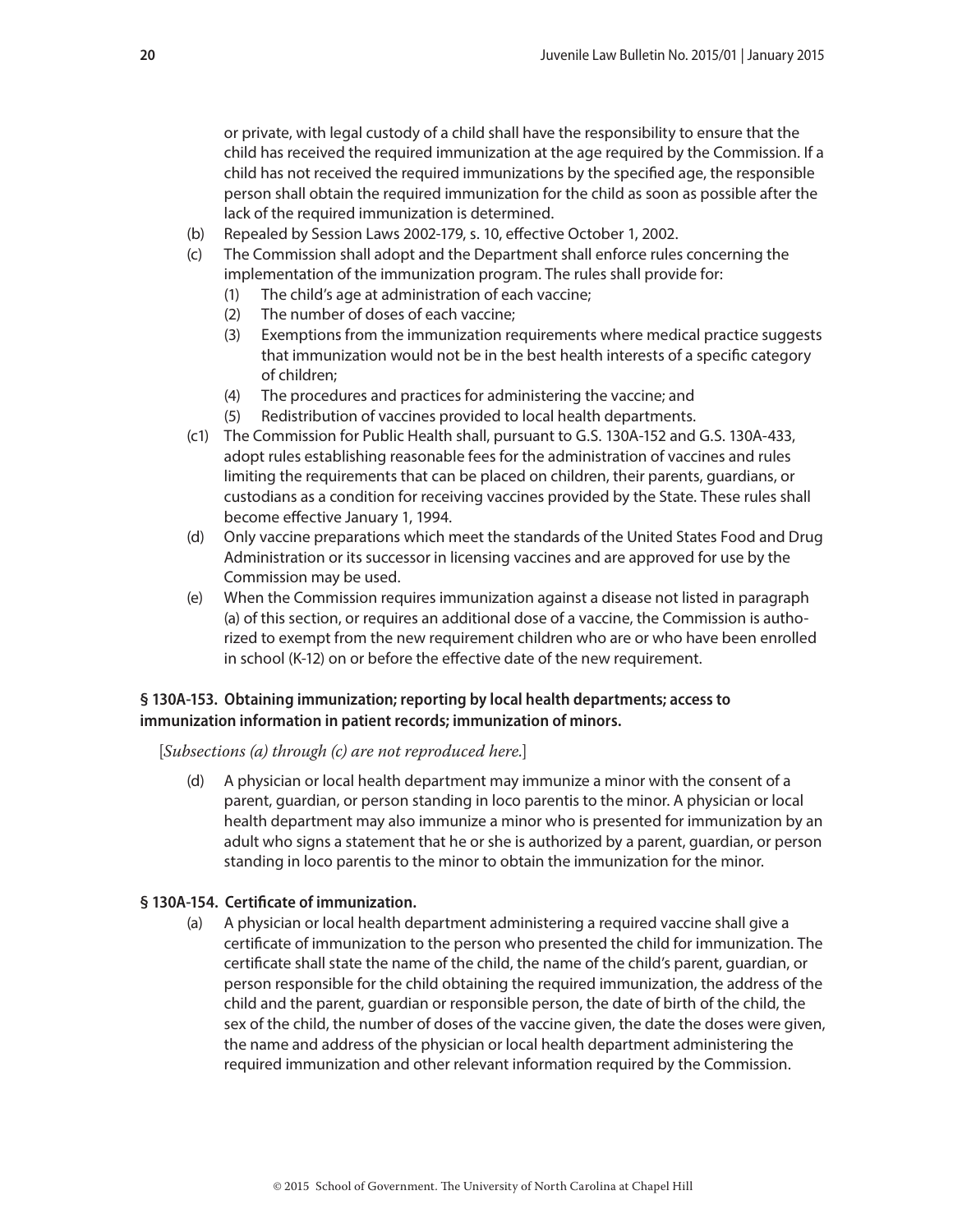(b) Except as otherwise provided in this subsection, a person who received immunizations in a state other than North Carolina shall present an official certificate or record of immunization to the child care facility, school (K-12), or college or university. This certificate or record shall state the person's name, address, date of birth, and sex; the type and number of doses of administered vaccine; the dates of the first MMR and the last DTP and polio; the name and address of the physician or local health department administering the required immunization; and other relevant information required by the Commission.

#### **§ 130A-155. Submission of certificate to child care facility, preschool and school authorities; record maintenance; reporting.**

- (a) No child shall attend a school (pre K-12), whether public, private or religious, a child care facility as defined in G.S. 110-86(3), unless a certificate of immunization indicating that the child has received the immunizations required by G.S. 130A-152 is presented to the school or facility. The parent, guardian, or responsible person must present a certificate of immunization on the child's first day of attendance to the principal of the school or operator of the facility, as defined in G.S. 110-86(7). If a certificate of immunization is not presented on the first day, the principal or operator shall present a notice of deficiency to the parent, guardian or responsible person. The parent, guardian or responsible person shall have 30 calendar days from the first day of attendance to obtain the required immunization for the child. If the administration of vaccine in a series of doses given at medically approved intervals requires a period in excess of 30 calendar days, additional days upon certification by a physician may be allowed to obtain the required immunization. Upon termination of 30 calendar days or the extended period, the principal or operator shall not permit the child to attend the school or facility unless the required immunization has been obtained.
- (b) The school or child care facility shall maintain on file immunization records for all children attending the school or facility which contain the information required for a certificate of immunization as specified in G.S. 130A-154. These certificates shall be open to inspection by the Department and the local health department during normal business hours. When a child transfers to another school or facility, the school or facility which the child previously attended shall, upon request, send a copy of the child's immunization record at no charge to the school or facility to which the child has transferred.
- (c) The school shall file an annual immunization report with the Department by November 1. The child care facility shall file an immunization report annually with the Department. The report shall be filed on forms prepared by the Department and shall state the number of children attending the school or facility, the number of children who had not obtained the required immunization within 30 days of their first attendance, the number of children who received a medical exemption and the number of children who received a religious exemption.

[*Subsection (d) is not reproduced here.*]

#### **§ 130A-156. Medical exemption.**

The Commission for Public Health shall adopt by rule medical contraindications to immunizations required by G.S. 130A-152. If a physician licensed to practice medicine in this State certifies that a required immunization is or may be detrimental to a person's health due to the presence of one of the contraindications adopted by the Commission, the person is not required to receive the specified immunization as long as the contraindication persists. The State Health Director may, upon request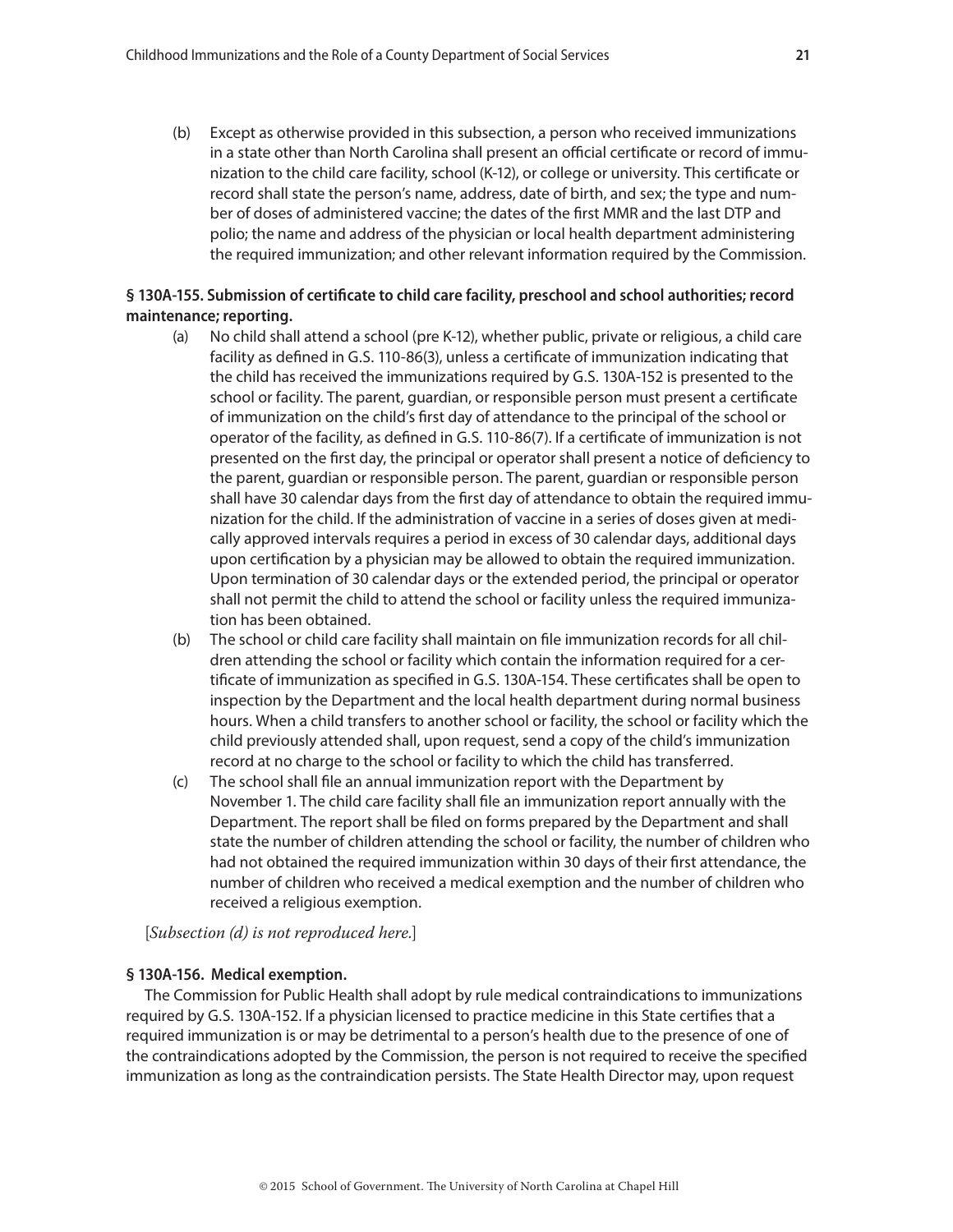by a physician licensed to practice medicine in this State, grant a medical exemption to a required immunization for a contraindication not on the list adopted by the Commission.

#### **§ 130A-157. Religious exemption.**

If the bona fide religious beliefs of an adult or the parent, guardian or person in loco parentis of a child are contrary to the immunization requirements contained in this Chapter, the adult or the child shall be exempt from the requirements. Upon submission of a written statement of the bona fide religious beliefs and opposition to the immunization requirements, the person may attend the college, university, school or facility without presenting a certificate of immunization.

#### **G.S. Chapter 130A, Article 1**

#### **§ 130A-25. Misdemeanor.**

(a) Except as otherwise provided, a person who violates a provision of this Chapter or the rules adopted by the Commission or a local board of health shall be guilty of a misdemeanor.

[*Subsections (b) through (d) are not reproduced here.*]

#### **N.C. Administrative Code, Title 10A, Chapter 41, Subchapter A**

#### **§ .0403: Non-Religious Personal Belief No Exemption**

Except as provided in G.S. 130A-156 and G.S. 130A-157, and 10A NCAC 41A .0404 and .0405, no child shall be exempt from the requirements of 10A NCAC 41 .0401; there is no exception to these requirements for the case of a personal belief or philosophy of a parent or guardian not founded upon a religious belief.

#### **§ .0404: Medical Exemptions from Immunization**

- (a) Certification of a medical exemption by a physician pursuant to G.S. 130A-156 shall be in writing and shall state the basis of the exemption, the specific vaccine or vaccines the individual should not receive, and the length of time the exemption will apply for the individual.
- (b) Medical contraindications for which medical exemptions may be certified by a physician for immunizations are included in the most recent General Recommendations of the Advisory Committee on Immunization Practices, Public Health Services, U.S. Department of Health and Human Services, published in the Centers for Disease Control and Prevention publication, the Morbidity and Mortality Weekly Report, which is adopted by reference including subsequent amendments and additions. A copy is available for inspection in the Immunization Section at 1330 St. Mary's Street, Raleigh, North Carolina. Internet access is available by searching www.cdc.gov/nip.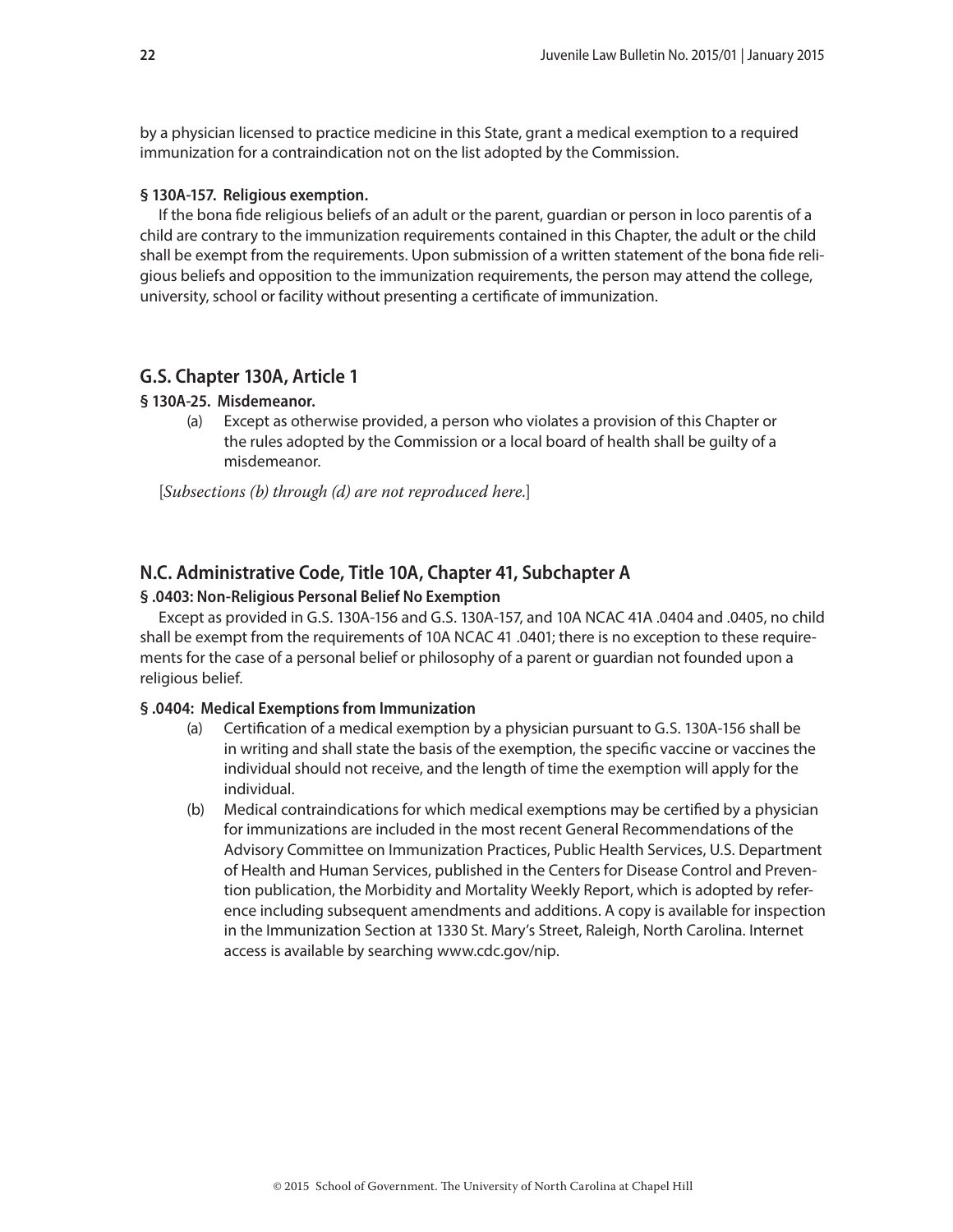### **N.C. Administrative Code, Title 10A, Chapter 70, Subchapter I § .0604: Health Services**

#### [*Subsection (a) is not reproduced here.*]

(b) A child admitted to a residential child-care facility shall be immunized against diphtheria, tetanus, whooping cough, poliomyelitis, red measles (rubeola), rubella, mumps, and any other disease as required by 10A NCAC 41A .0400, as age appropriate, prior to admission. The facility shall obtain documentation of immunization. A copy of 10A NCAC 41A .0400 may be accessed at the following website (http://www.oah.state.nc.us/rules/) at the time of adoption of this Rule.

[*Subsections (c) through (u) are not reproduced here.*]

#### **G.S. Chapter 7B, Subchapter I, Article 9**

#### **§ 7B-903. Dispositional alternatives for abused, neglected, or dependent juvenile.**

(a) The following alternatives for disposition shall be available to any court exercising jurisdiction, and the court may combine any of the applicable alternatives when the court finds the disposition to be in the best interests of the juvenile:

[*Subsection (a)(1) is not reproduced here.*]

(2) In the case of any juvenile who needs more adequate care or supervision or who needs placement, the court may:

#### [*Subsections (a)(2)a. and b. are not reproduced here.*]

c. Place the juvenile in the custody of the department of social services in the county of the juvenile's residence, or in the case of a juvenile who has legal residence outside the State, in the physical custody of the department of social services in the county where the juvenile is found so that agency may return the juvenile to the responsible authorities in the juvenile's home state. The director may, unless otherwise ordered by the court, arrange for, provide, or consent to, needed routine or emergency medical or surgical care or treatment. In the case where the parent is unknown, unavailable, or unable to act on behalf of the juvenile, the director may, unless otherwise ordered by the court, arrange for, provide, or consent to any psychiatric, psychological, educational, or other remedial evaluations or treatment for the juvenile placed by a court or the court's designee in the custody or physical custody of a county department of social services under the authority of this or any other Chapter of the General Statutes. Prior to exercising this authority, the director shall make reasonable efforts to obtain consent from a parent or guardian of the affected juvenile. If the director cannot obtain such consent, the director shall promptly notify the parent or guardian that care or treatment has been provided and shall give the parent frequent status reports on the circumstances of the juvenile. Upon request of a parent or guardian of the affected juvenile, the results or records of the aforementioned evaluations, findings, or treatment shall be made available to such parent or guardian by the director unless prohibited by G.S. 122C-53(d). If a juvenile is removed from the home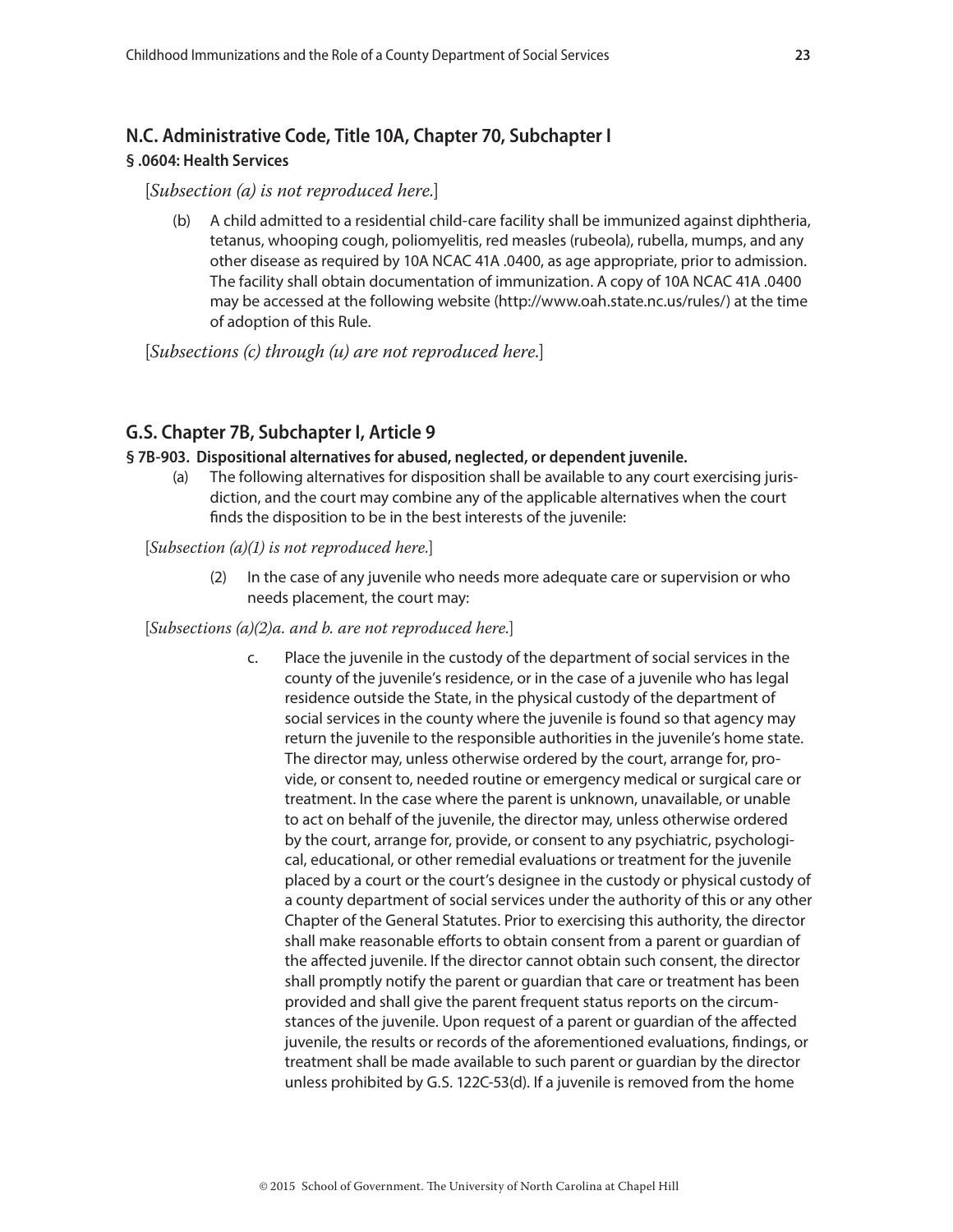and placed in custody or placement responsibility of a county department of social services, the director shall not allow unsupervised visitation with, or return physical custody of the juvenile to, the parent, guardian, custodian, or caretaker without a hearing at which the court finds that the juvenile will receive proper care and supervision in a safe home.

In placing a juvenile in out-of-home care under this section, the court shall first consider whether a relative of the juvenile is willing and able to provide proper care and supervision of the juvenile in a safe home. If the court finds that the relative is willing and able to provide proper care and supervision in a safe home, then the court shall order placement of the juvenile with the relative unless the court finds that the placement is contrary to the best interests of the juvenile. In placing a juvenile in out-of-home care under this section, the court shall also consider whether it is in the juvenile's best interest to remain in the juvenile's community of residence. Placement of a juvenile with a relative outside of this State must be in accordance with the Interstate Compact on the Placement of Children.

[*Subsection (a)(3) and subsections (b) and (c) are not reproduced here.*]

#### **G.S. Chapter 115C, Subchapter VI, Article 25**

#### **§ 115C-364. Admission requirements.**

[*Subsections (a) and (b) are not reproduced here.*]

(c) The initial point of entry into the public school system shall be at the kindergarten level. If the principal of a school finds as fact subsequent to initial entry that a child, by reason of maturity can be more appropriately served in the first grade rather than in kindergarten, the principal may act under G.S. 115C-288 to implement this educational decision without regard to chronological age. The principal of any public school shall require the parent or guardian of any child presented for admission for the first time to that school to furnish (i) a certified copy of the child's birth certificate, which shall be furnished by the register of deeds of the county having on file the record of the birth of the child, or other satisfactory evidence of date of birth, as provided in Article 4 of Chapter 130A of the General Statutes and (ii) a certificate of immunization as required by G.S. 130A-155.

[*Subsection (d) is not reproduced here.*]

#### **G.S. Chapter 115C, Subchapter X, Article 39**

#### **§ 115C-548. Attendance; health and safety regulations.**

Each private church school or school of religious charter shall make, and maintain annual attendance and disease immunization records for each pupil enrolled and regularly attending classes. Attendance by a child at any school to which this Part relates and which complies with this Part shall satisfy the requirements of compulsory school attendance so long as the school operates on a regular schedule, excluding reasonable holidays and vacations, during at least nine calendar months of the year. Each school shall be subject to reasonable fire, health and safety inspections by State, county and municipal authorities as required by law.